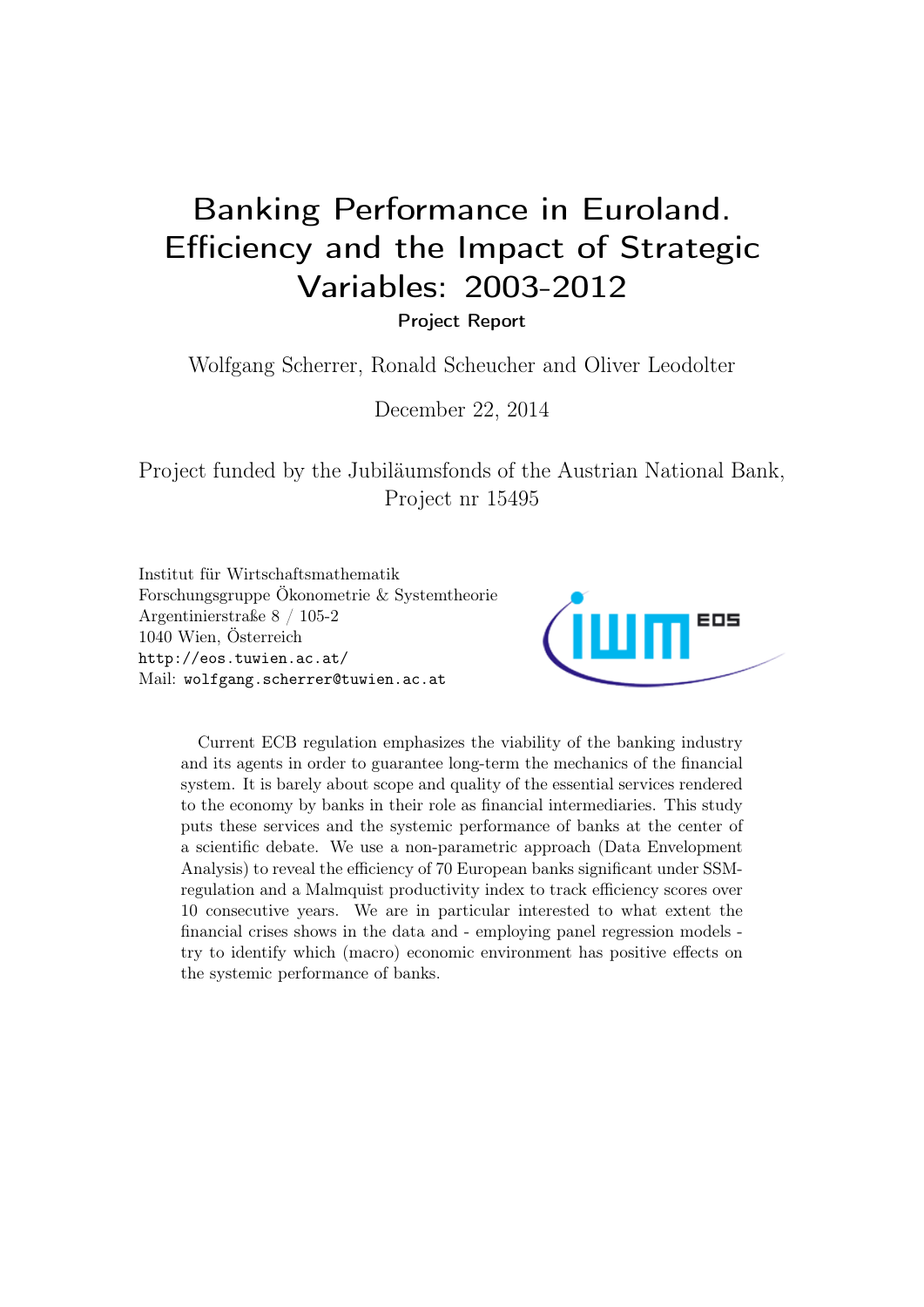# **Contents**

| 1. Introduction                                                                | 3        |
|--------------------------------------------------------------------------------|----------|
| 2. Performance Measurement and the Banking Industry<br>2.1.<br>2.2.            | 4        |
| 3. Empirical Analysis                                                          | 8        |
| 4. Regression Analysis<br>4.1. Comparison with a model without time effects 17 | 15<br>21 |
| 5. Summary                                                                     | 22       |
| A. Appendix                                                                    | 24       |
| <b>References</b>                                                              | 30       |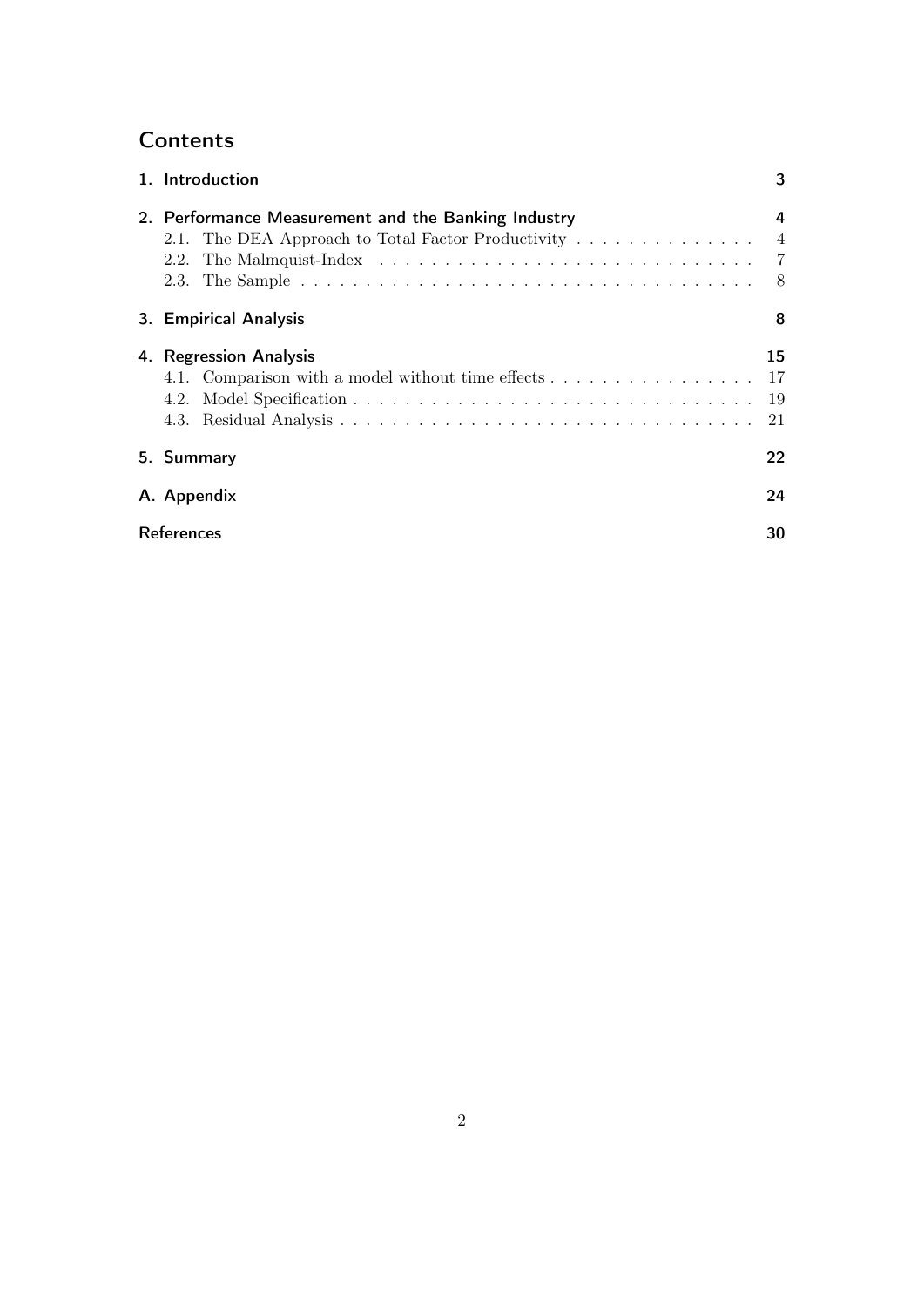## <span id="page-2-0"></span>1. Introduction

Over the last decade the reputation of banks and financial institutions as a whole has suffered severely. At least in the public eye the classical business model of the banking industry had got skewed already years before the break out of the current financial crises, with the building up of non-sustainable risk structures. Particularly the events of 2007 and 2008, the crises of markets for short-time debt (see [Gorton and Metrick](#page-30-0) [\[2012\]](#page-30-0)) with its effects on liquidity supply to banks, the repercussions throughout the global financial system and - consequently - the real side of the economy, have raised questions as to what extent banks play their assigned role as efficient market intermediaries.

Concerns over banks' performance in their capacity as financial intermediaries have put significant pressure on the industry to reform and consolidate. Fueled initially by liberalization of financial markets the process has somewhat accelerated in the course of the still pending crises of the global financial system, first and foremost due to a rigorous sector regulation. Its main piece, the Basel Accords, is based on more restrictive capital and liquidity requirements for financial institutions, essentially aiming at strengthening the capacity of the individual units to bear the risks taken. Consequently, the stability of the financial system, the central regulatory aim, is more or less defined by the capability of banks to survive critical states of the system itself; it is not, at least not primarily, a question of quality of conduct, meaning the conduct of banks in their role as transmission belt between funds and assets, and therefore as the ultimate catalyst of economic activity.

In our study we specifically try to explore the quality aspect of systemic bank performance, i.e. the bank's efficiency as a financial intermediary providing fundamental service to the economic system. Here, the stability of the financial system is directly linked to the industry's service dimension and the productivity of its units in sustainably facilitating the real side of the economy. In this context, risk and capital also play a vital role to the extent that they are key resources to the banking industry in providing the intermediary financial services. Stability of the financial system, in our sense, is therefore guaranteed by the (near) absence of inefficiencies on the side of the individual banks in employing these resources to meet socially preferred ends. These ends largely coincide with the essential functions of banks, such as maturity transformation and liquidity production, or the amelioration of informational asymmetries in the market. They play a key role in our assessment of the systemic performance of banks.

The structure of this report is as follows. Section [2](#page-3-0) is concerned with the evaluation of the systemic efficiencies of the banks considered. These efficiencies are defined through a non-parametric measure employing Data Envelopment Analysis (DEA). We describe the input and output variables used in our assessment of bank performance and set forth the specifics of the selected DEA model. We track cross-period performance on the basis of a Malmquist (total factor) productivity index. Section [3](#page-7-1) contains a short empirical analysis of bank related indicators and the DEA efficiencies. In particular we discuss the impact of the financial crisis on these indicators. In section [4](#page-14-0) we estimate (regression) models relating the Malmquist index to macro economic variables. The main goal here is to find statistically robust relations and therefore the main tool here is an extreme bounds analysis. A short summary and some conclusions make up section [5.](#page-21-0)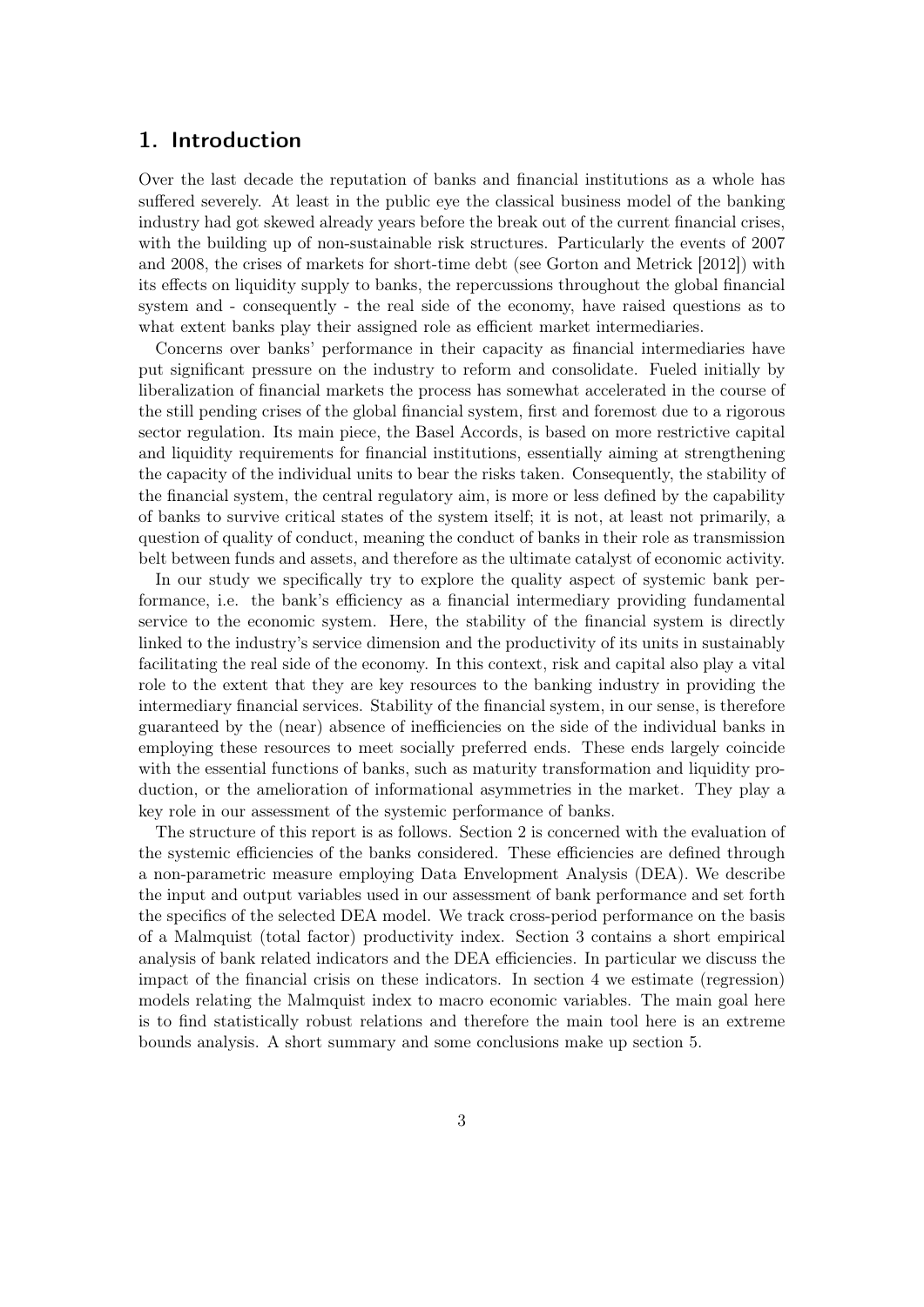## <span id="page-3-0"></span>2. Performance Measurement and the Banking Industry

The performance of the banking sector is crucial for the long term stability of financial systems and subsequently for the efficient allocation of resources within our global economy. There are many valuable uses of performance analysis for bank management and policy makers alike, although in practice we might find cases of misperception of the performance concept itself. Whereas key financial indicators are commonly taken as an adequate measure of bank performance the underlying quality of employment of resources cannot be traced within established indicator systems. Therefore important economic issues such as productivity and efficiency respectively have long been tackled unsystematically by the sector for the price of loss of information and opportunity. Economic research on the other hand has embraced the subject and - over the last decades - produced a rich body of work employing different mathematical and econometrical models, and a great variety of data structuring techniques in order to provide new insights. For an overview of the relevant methodology regarding performance measurement or, more specifically, parametric and non-parametric approaches to performance measurement see e.g. [Paradi and Zhu](#page-30-1) [\[2013\]](#page-30-1).

One (non-parametric) approach to performance measurement, Data Envelopment Analysis (DEA), has attracted significant attention from economic research over the years. Since the publication of the seminal work of [Charnes et al.](#page-29-1) [\[1978\]](#page-29-1) on the subject of efficiency measurement in the case of multiple inputs and outputs, using mathematical programming and developing further the idea of a distance function relative to an efficiency frontier pioneered by [Shephard](#page-30-2) [\[1953\]](#page-30-2) and [Farrell](#page-30-3) [\[1957\]](#page-30-3), the scientific debate has broadened dramatically. It has produced a wide spectrum of alternative models and procedures to tackle practical economic problems concerned with relative productivity and efficiency (see e.g. [Ray](#page-30-4) [\[2004\]](#page-30-4), [Cook and Seiford](#page-29-2) [\[2009\]](#page-29-2) or [Liu et al.](#page-30-5) [\[2013\]](#page-30-5)).

DEA is a powerful tool when it comes to evaluating economic behavior. Offering a great variety of models with different specifications (see e.g. [Ray](#page-30-4) [\[2004\]](#page-30-4) or [Cooper et al.](#page-29-3) [\[2007\]](#page-29-3)) it can be adjusted to help solving various analytical problems, ranging from the decomposition of efficiency (see e.g. [Camanho and Dyson](#page-29-4) [\[2005\]](#page-29-4)) to the interpretation of scale effects including the definition of optimal production levels (see e.g. [Banker et al.](#page-29-5) [\[2004\]](#page-29-5)), and from the handling of fuzzy or imprecise data (see e.g. [Cooper et al.](#page-29-6) [\[1999\]](#page-29-6)) to the integration of strategic considerations (see e.g. [Joro and Viitala](#page-30-6) [\[2004\]](#page-30-6) or [Bernroider](#page-29-7) [and Stix](#page-29-7) [\[2007\]](#page-29-7)) and of the concept of stochasticity into model design (e.g. [Post](#page-30-7) [\[2001\]](#page-30-7)). As far as applications of DEA in the banking sector are concerned we have seen quite an array of these extensions of the original approach to cover many important aspects of the industry, and at the same time build a strong basis for effective management action and economic policy measures.

#### <span id="page-3-1"></span>2.1. The DEA Approach to Total Factor Productivity

This study involves a performance assessment in a multiinput-multioutput setting comparing a set of ECB-defined system-relevant banks in the Euro-Zone with respect to systemic efficiency based on their intermediary role on financial markets. In this context,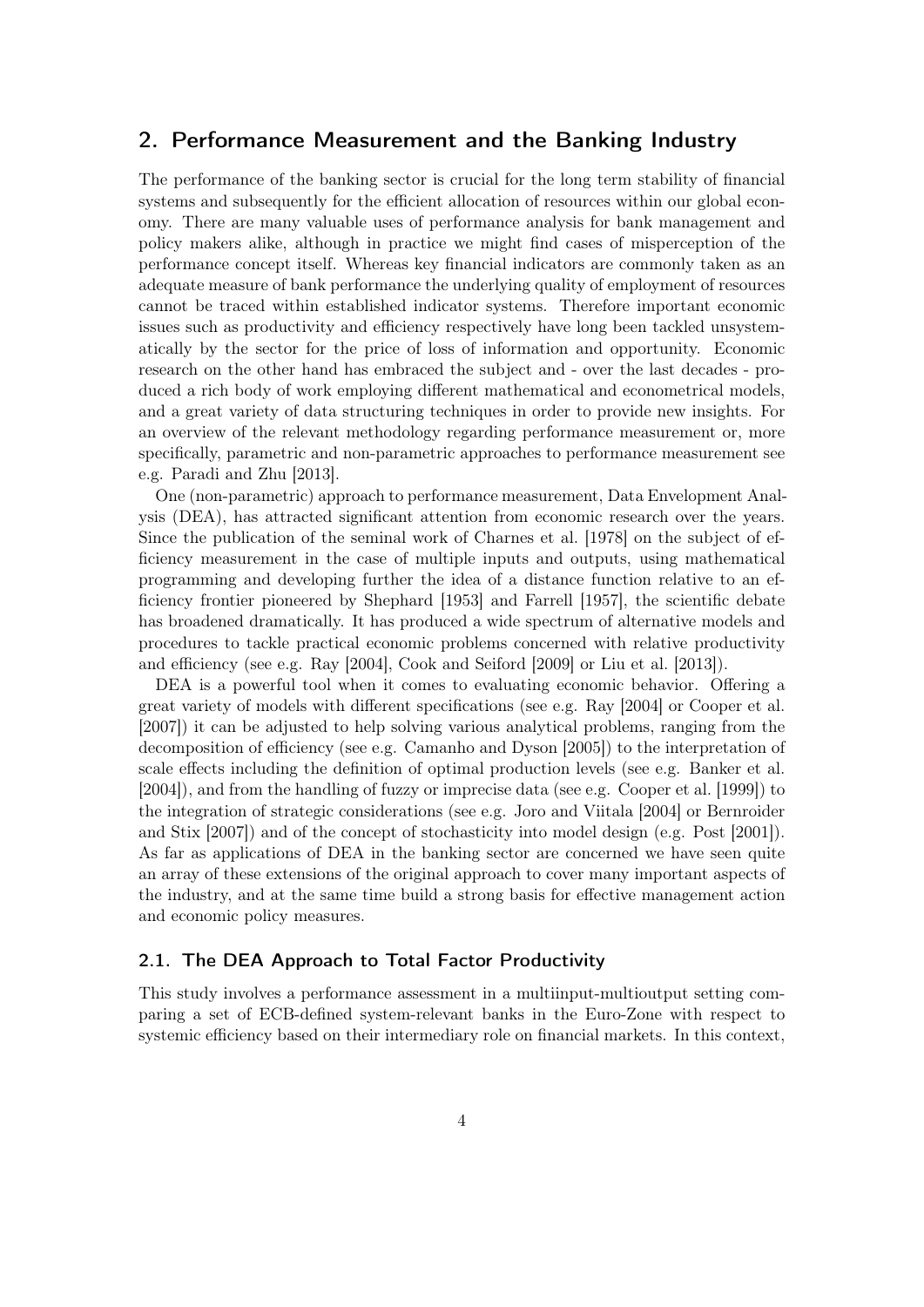Data Envelopment Analysis allows us to establish the (in)efficiency status of banks (Decision Making Units or DMUs) based on the concept of an efficiency frontier (production function in  $\mathbb{R}^m$ ) and the position of the banks' realized m-dimensional performance vectors relative to that frontier. DEA uses linear programming in order to identify deviations from efficiency status and the respective adjustment needs on the level of the individual units. Here, constrained optimization (the objective function always depending on the layout of the specific DEA model employed) serves us in defining the relevant dominant peers for every bank and to derive (via linear combination of the dominant performance vectors) benchmarks for underperformers.

The DEA model employed integrates 6 performance dimensions which establish the production model we use in the assessment of the (systemic) efficiency of banks: level of banking activity, risk taking, liquidity demand, market intelligence, liquidity production and capital endowment. On the "input side" of our model there are three variables: (1) Total Assets (TA): we use the (on-balance sheet) data as a proxi for the activity level of the individual units and as the basic discriminatory variable in our set of banks; (2) Risky Assets (RA) as a portion of Total Assets (RA.TA): Here, Risky Assets (not risk structured) stand for the risk load of the bank´s business (on-balance-sheet data) and is made up by the residual of total assets when eliminating positions with little or no risk potential such as Cash and Cash Equivalents (e.g. titels eligible for refinancing with central banks), and all debt securities issued by governmental institutions; and (3) Liabilities to Banks in Relation to Total Assets (LtB.TA): we employ this specific interbank debt ratio to illustrate the degree of leveraging through interbank borrowing. The figure will also serve us as a proxi of the potential liquidity stress in the case of bank runs in the money markets (which today seem much more likely than the traditional sort). The "output side" of our model is also made up by three key variables: (1) Liquidity Production (LP): here we combine the banks´ loans and receivables (private customers and financial institutions) with their holdings of debt securities. The aggregate stands for the eventual provision of liquidity to the real side of the economy; (2) Information Production (IP): The screening function of banks is a very important element to the efficient allocation of resources throughout the economy. We use an indirect measure to get a grip on the respective performance of banks. (Varying) annual allowances and direct write-downs in the loan category are interpreted as special depreciations of parts of the initially (at the time of the grant of the loan) unimpaired stock of trust in the bank´s market intelligence function. We set the income statement relevant and sustainable devaluations of loans (no netting), both to customers and banks, in relation to the aggregate loans at the beginning of individual period analyzed; (3) Stability Index (SI): Here, we try to explore the sustainablity of the banks´ capital. In that context, the leverage ratio Equity (Eq) to Risky Assets (RA) serves as a proxi fort he contribution of the individual unit to (some kind of technical) stability of the financial system which is at the center of the Basel Accords.

In our assessment of the systemic performance of banks we opt for a (6-dimensional) slack-based efficiency measure (SBM), non-orientated, allowing for variable returns to scale. This way we secure "strong", more realistic efficiency scores. Further, we introduce into our SBM-Model the concept of "super-efficiency" which will help us to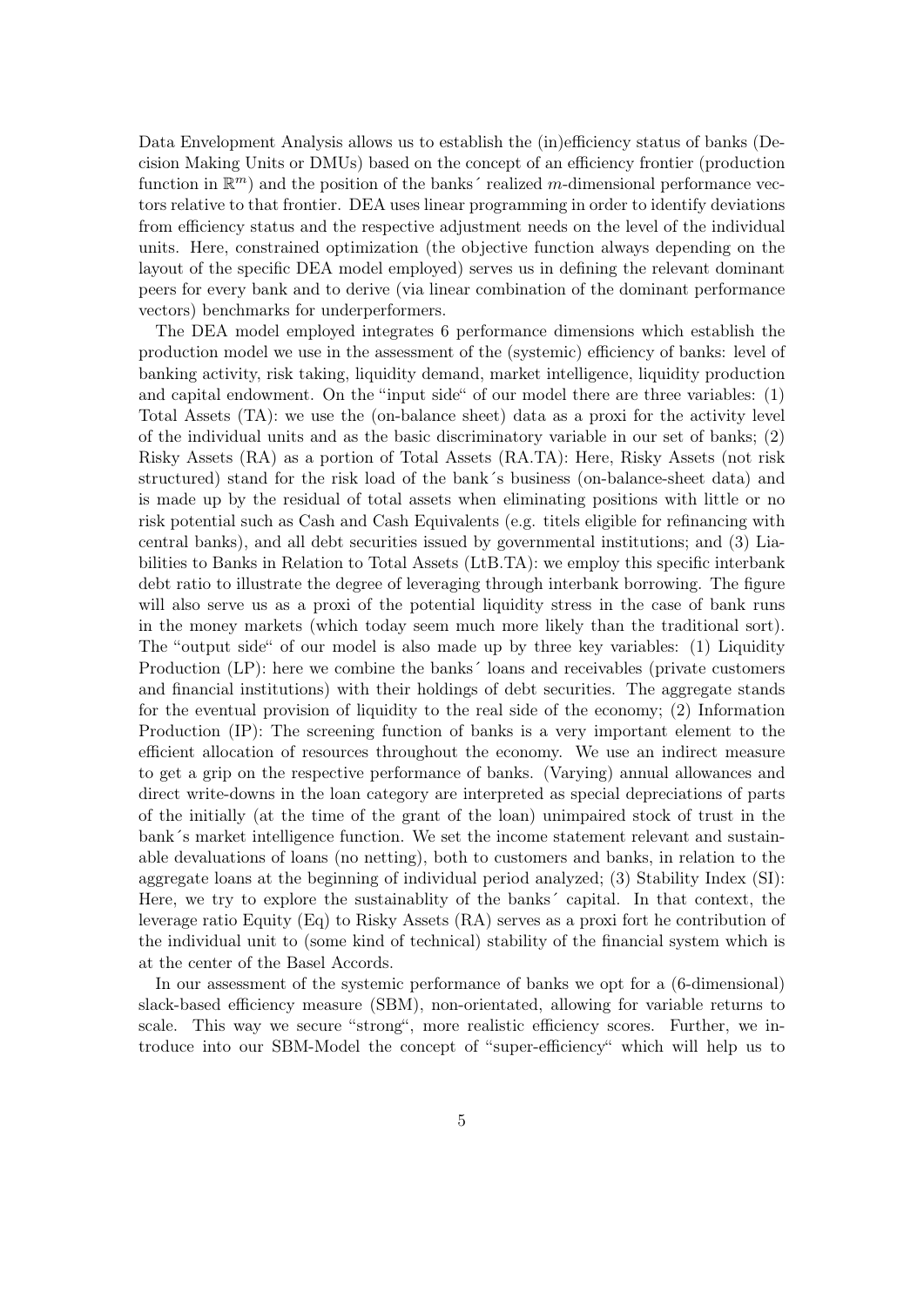increase the discriminatory power of the model and get more information on the efficient banks´productivity growth over time.

This concept of super-efficiency based on a slack based measure is described in [Tone](#page-30-8) [\[2002\]](#page-30-8). Suppose we have given n banks with 3 input variables  $x_{ij}$  and 3 output variables  $y_{ij}$  where  $i = 1, \ldots, 3$  and  $j = 1, \ldots, n$  is an index for the bank. The slack-based efficiency measure (SBM) for the k-th bank is obtained by solving the following fractional program

$$
\rho_k^* = \min \rho \qquad \rho = \frac{1 - \frac{1}{3} \sum_{i=1}^3 s_i^- / x_{ik}}{1 + \frac{1}{3} \sum_{i=1}^3 s_i^+ / y_{ik}}
$$
  
subject to 
$$
x_{ik} = \sum_{j=1}^n x_{ij} \lambda_j + s_i^-
$$

$$
y_{ik} = \sum_{j=1}^n y_{ij} \lambda_j - s_i^+
$$

$$
s_i^- \ge 0, s_i^+ \ge 0
$$

$$
\sum_{j=1}^n \lambda_j = 1 \text{ and } \lambda_j \ge 0
$$

The  $s_i^-$  and  $s_i^+$  indicate the *input excess* and the *output shortfall* of the DMU under consideration and are also called *slacks*. The SBM-efficiency  $\rho_k^*$  satisfies  $0 \le \rho_k^* \le 1$  and the DMU (bank) is called *SBM-efficient* if  $\rho_k^* = 1$  holds (which is equivalent to zero slacks). For SBM-efficient DMUs in a second step the following fractional program is solved

$$
\delta_k^* = \min \delta \qquad \delta = \frac{\frac{1}{3} \sum_{i=1}^3 \bar{x}_i / x_{ik}}{\frac{1}{3} \sum_{i=1}^3 \bar{y}_i / y_{ik}}
$$
  
subject to 
$$
\bar{x}_i \ge \sum_{j \neq k} x_{ij} \lambda_j
$$

$$
\bar{y}_i \le \sum_{j \neq k} y_{ij} \lambda_j
$$

$$
\bar{x}_i \ge x_{ik}, 0 \le \bar{y}_i \le y_{ik}
$$

$$
\sum_{j \neq k} \lambda_j = 1 \text{ and } \lambda_j \ge 0
$$

The optimum satisfies  $1 \leq \delta_k^*$ . If  $\delta_k^* > 1$  holds then the DMU remains SBM-efficient even under (small) perturbations whereas for  $\delta_k^* = 1$  arbitrarily small perturbations of the inputs/outputs may make the unit non efficient. Finally the super slack based efficiency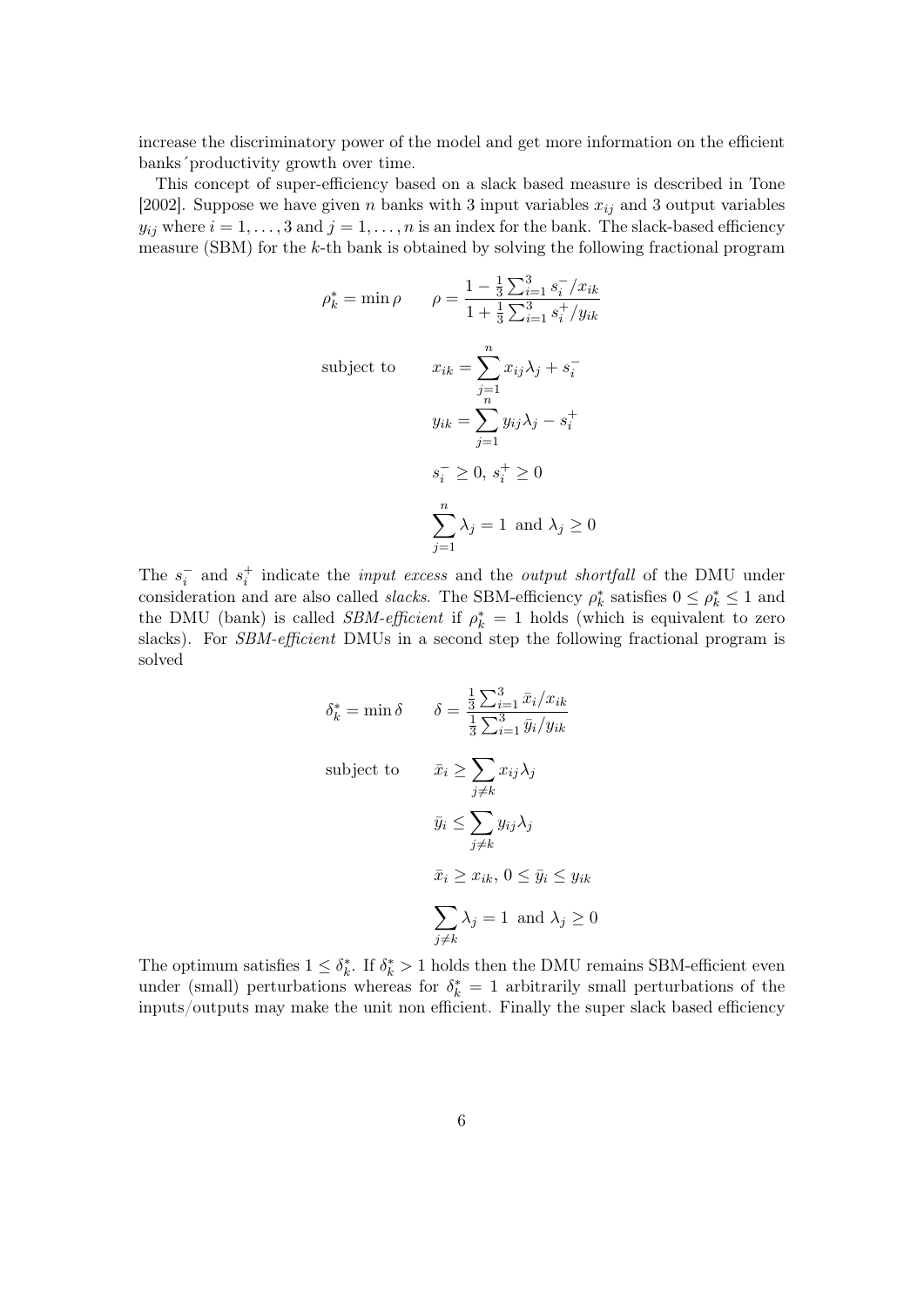score (SSBM) for a bank is defined as

$$
\theta_k = \begin{cases} \rho_k^* & \text{if } \rho_k^* < 1 \\ \delta_k^* & \text{if } \rho_k^* = 1 \end{cases}
$$

In fact, tracking the performance of individual units and the industry between 2003 and 2012 is one of the key aspects of this study. In that, we analyse the development of total factor productivity in the respective period using the Malmquist Index as a basis.

#### <span id="page-6-0"></span>2.2. The Malmquist-Index

The Malmquist index (MI) was originally developed for the use in consumption analysis, some 60 years ago [\(Malmquist](#page-30-9) [\[1953\]](#page-30-9)). Today, the index has become an important measure for productivity growth over time. It was first defined in the context of production theory by [Caves et al.](#page-29-8) [\[1982\]](#page-29-8) and first applied to a non-parametric setting by [Färe et al.](#page-30-10) [\[1985\]](#page-30-10). There are several ways of calculating the Malmquist (productivity) index, one is through the use of multi-period DEA scores.

Modern Malmquist Index is a total productivity measure which can be composed by bringing together two major productivity growth aspects, the so called "Catch-Up" of the units under evaluation, meaning the improvement of the individual DEA efficiency scores over time, and the so-called "Frontier Shift", defining the cross-period movement of the very section of the efficiency frontier relevant for the unit assessed  $(MI = \text{Catch})$ Up x Frontier Shift). This study will use the DEA model outlined above to calculate the MI values for the years 2003 to 2012 and put them in context to the inter-temporal behavior of defined exogenous variables.

The SSBM efficiency  $\theta_k(t)$  of the k-th bank in the year t is a function  $\theta(\mathbf{z}_k(t), \mathbf{Z}_k(t))$ of the input/output factors  $z_k(t)$  of the k-th bank and the input/output factors of all the other banks  $\mathbf{Z}_k(t)$  in the year t. The Malmquist index of the k-th bank (from year  $(t-1)$  to year t) is defined as

$$
\mathrm{MI}_k(t) = \left(\frac{\theta(\mathbf{z}_k(t), \mathbf{Z}_k(t-1))}{\theta(\mathbf{z}_k(t-1), \mathbf{Z}_k(t-1))} \frac{\theta(\mathbf{z}_k(t), \mathbf{Z}_k(t))}{\theta(\mathbf{z}_k(t-1), \mathbf{Z}_k(t))}\right)^{0.5}
$$

Here e.g.  $\theta(\mathbf{z}_k(t), \mathbf{Z}_k(t-1))$  is the SSBM score for the k-th bank if one uses the input/output factors of the bank at time t and the input/output factors of the other banks at time (t-1). The first factor of this expression reflects the change of the efficiency of the k-th bank under the assumption that the other banks don't "move" but stay at their "positions" of the year  $(t-1)$ . The second factor is quite analogous but here the input/output values of the other banks in the year t are used. This index may be factorized as

$$
MI_k(t) = CU_k(t)FS_k(t)
$$

where

$$
CU_k(t) = \frac{\theta(\mathbf{z}_k(t), \mathbf{Z}_k(t))}{\theta(\mathbf{z}_k(t-1), \mathbf{Z}_k(t-1))}
$$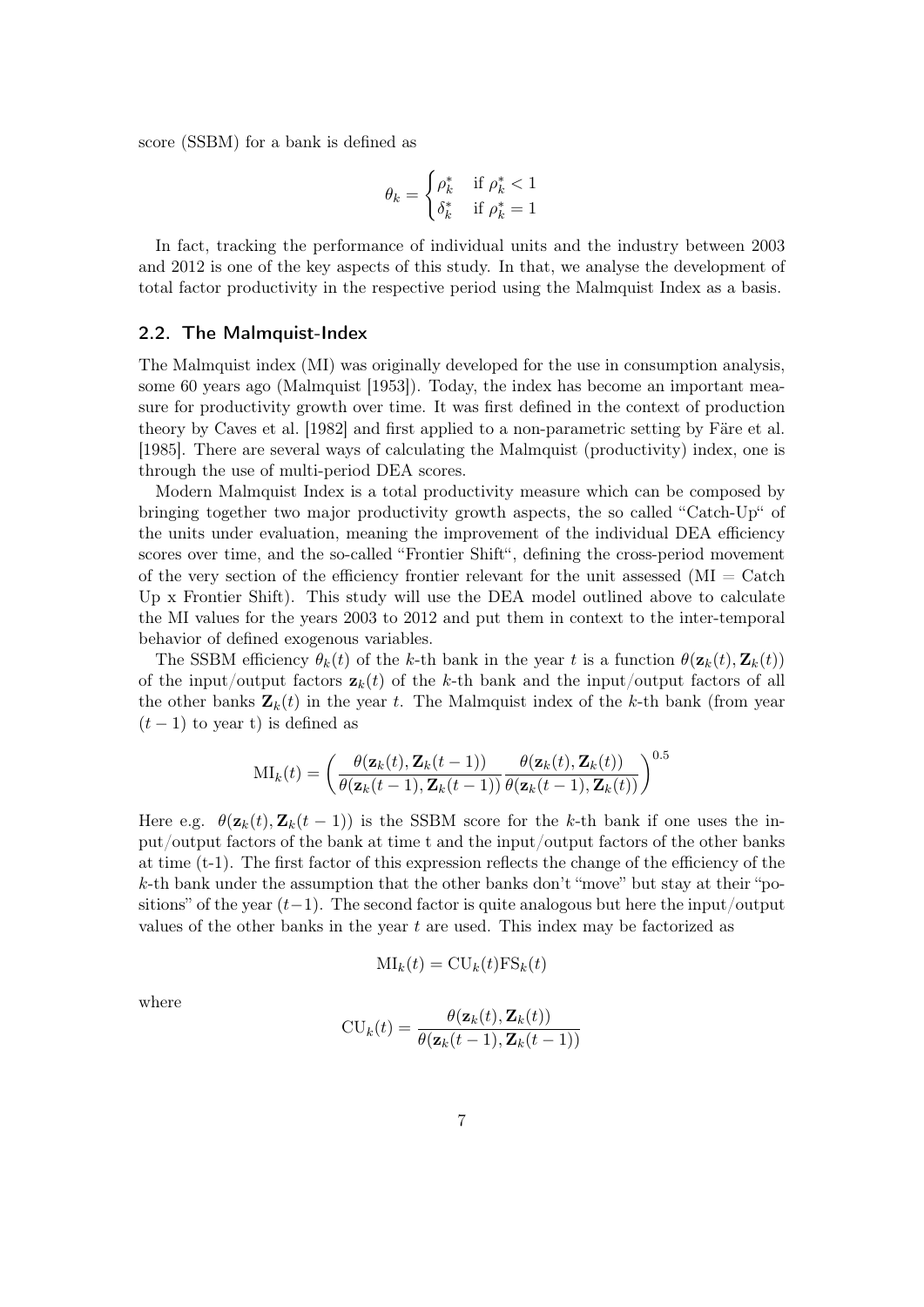is the so called *catch up*  $(CU)$  and

$$
FS_k(t) = \left(\frac{\theta(\mathbf{z}_k(t-1), \mathbf{Z}_k(t-1))}{\theta(\mathbf{z}_k(t-1), \mathbf{Z}_k(t))} \frac{\theta(\mathbf{z}_k(t), \mathbf{Z}_k(t-1))}{\theta(\mathbf{z}_k(t), \mathbf{Z}_k(t))}\right)^{0.5}
$$

is the frontier shift (FS) which in a certain sense describes the movement of the part of the efficiency frontier which is relevant for the k-th unit.

#### <span id="page-7-0"></span>2.3. The Sample

In this study we assess, for 70 European banks, the systemic efficiency as defined in the introductory section. These banks were among 128 listed as significant credit institutions under the regulation of the Single Supervisory Mechanism (SSM) in the Euro-Zone when the ECB published a provisionary list of banks in October 2013 to undergo a first screening process, in order to provide " $(\ldots)$  the necessary clarity on the banks that will be subject to the ECB's direct supervision" [\(ECB](#page-29-9) [\[2013\]](#page-29-9)). To be on that list the banks had to hold assets worth more than 30 billions Euros or more than 20% of their home country's GDP. The institutions identified, which accounted roughly for  $85\%$  of the Euro-Zone´s bank assets, had to undergo an in depth examination in 2014 concerning risk structure, asset quality and liquidity. In the course of data compilation we have reduced the set of 128 banks significantly, eliminating institutions specialized in the real estate sector or the financing of the public sector. We have also not considered banks which serve as a finance vehicle for some of the biggest players in the global insurance market (and which are usually insignificant in size). And, of course, there have been cases, though only few, were information could not be retrieved. For the residual banks we have fully collected specified balance sheet and income sheet data for the years 2003 to 2012 using direct sources at the respective credit institution or drawing on official financial reporting (some 9.100 data points). We have exclusively build on consolidated financial data, whereby for the years 2006 and later we have in general used data according to the IFRS accounting standards; before 2006 we have relied on local accounting standards. Also, some few institutions significant to the ECB and part of our list have not yet opted for IFRS but have remained in their traditional accounting regime (e.g. german HGB). We know about the problems regarding aggregation and comparability which might potentially arise by this lack of inter-bank congruence of accounting. In this, we can assure the reader of our efforts to establish the best quality long range panel data possible.

Further details may be found in the tables table [A.1](#page-23-1) and table [A.3.](#page-26-0)

## <span id="page-7-1"></span>3. Empirical Analysis

In this section we give a short description of the development of the banking variables considered through the years 2003-2012. These variables are listed in table [A.1](#page-23-1) and some key statistics may found in table [A.4](#page-27-0) and table [A.5.](#page-28-0) Furthermore the results of the DEA analysis are inspected.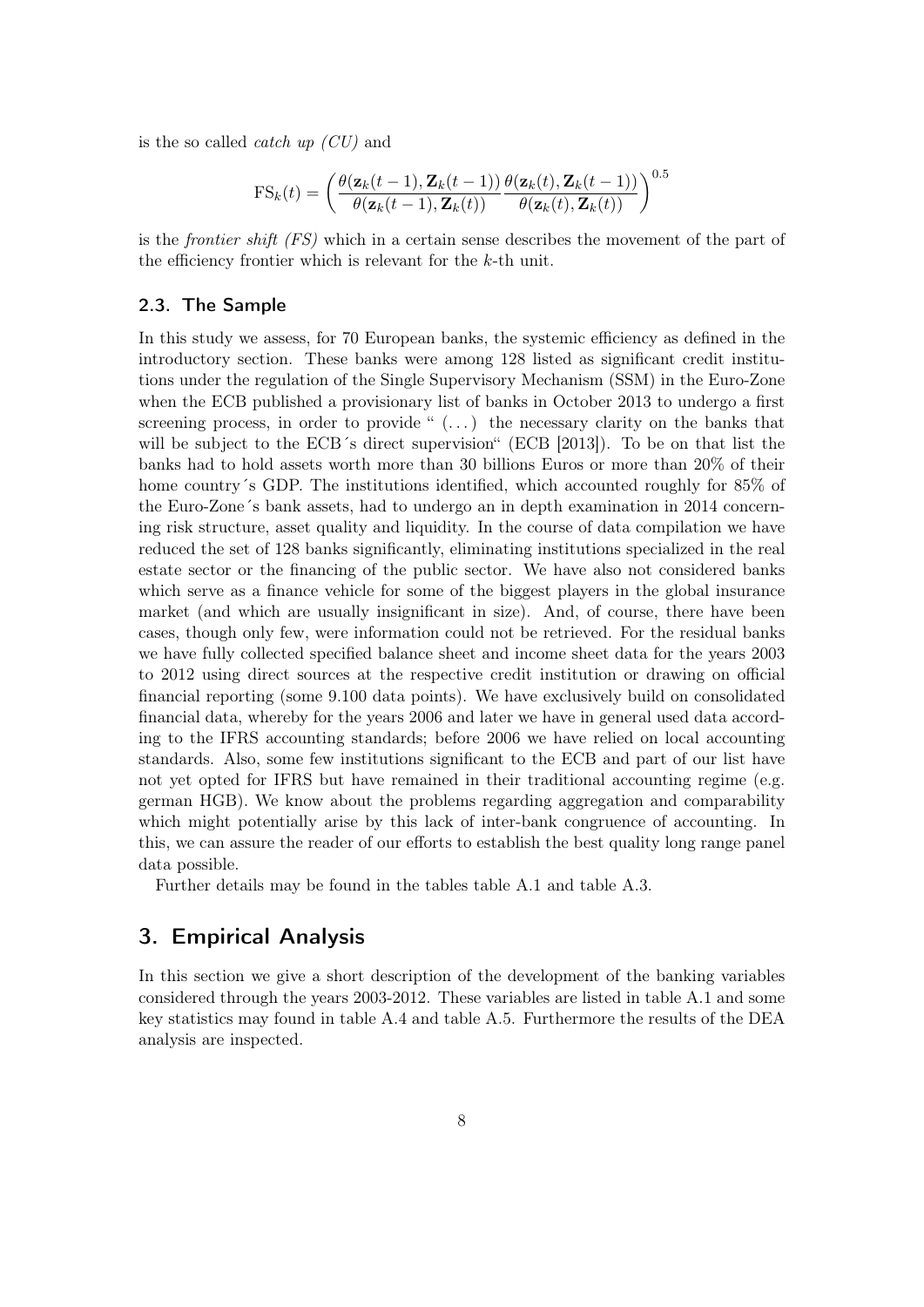We start with a discussion of the (annual) growth rates of *total assets*  $(T_A)$ , see figure [3.1](#page-9-0) and table [A.5.](#page-28-0) In the years before the crisis (2003-2007) the banking sector showed an enormous growth with median growth rates above 10%. In particular in 2005 the median growth rate was 17.9%. The median annualized cumulated growth rate from 2003 to 2007 was 15% and approximately 36% of the banks at least doubled their size (in terms of TA) during these 4 years. Only 2 of the banks considered have reduced their TA in this period. The picture changes completely during and after the crisis (2008-2012) where the median annual growth rates dropped to values slightly above  $0\%$  and about 46% of the banks shrunk (in terms of TA). The variation between the banks is huge and there are some extreme (upward) outliers<sup>[1](#page-8-0)</sup>. E.g. in the years (2003-2007)  $ABLV$  Bank had an annualized cumulated growth rate of  $44.6\%$  and even during the crisis (2008-2012) ABLV Bank managed to grow by 21.6%.

In the year 2008 the growth has slowed down a little bit. Furthermore some of the other banking variables already indicate the start of the crisis, e.g. Eq, DeVAL, CoB, SI and IP. This is the reason, why we report the annualized growth rates for the period 2003-2007 and 2008-2012 in table [A.5.](#page-28-0)

The customer loans  $(CL)$ , risky assets  $(RA)$  and liquidity production  $(LP)$  behaved very similar to the total assets, see figure [3.1](#page-9-0) and table [A.5.](#page-28-0) The median annualized cumulated growth rates of the customer loans dropped from 15.7% (2003-2007) to 0.9% (2008-2012). Similar to total assets also these variables have some extreme outliers. E.g. ABLV Bank increased the customer loans before the crisis (2003-2007) by 80.5% per year and La Banque Postale expanded by 14.8% per year during and after the crisis (2008- 2012). Risky assets and customer loans account for a large proportion of total assets and liquidity production respectively<sup>[2](#page-8-1)</sup>. Therefore it is not surprising that risky assets and liquidity production behave very similar to total assets and customer loans respectively.

The ratio of risky assets to total assets  $(RA, TA)$  grows until 2008 and then decreases. The median annual growth rates of this ratio are positive until 2008 and then negative for the subsequent years. In particular the decrease in 2009 and 2012 is highly significant as is shown in figure [3.3.](#page-11-0) The median value of this ratio declined from 91% in 2003 to 87% in 2012 with a peak value of 94% in 2006.

The *interbank debt ratio (LtB.TA=LtB/TA)* steadily decreases from 19% in 2003 to 12% in 2010 and then jumps to 15% for 2011 and 2012. Figure [3.3](#page-11-0) shows that the median growth rates of the interbank debt ratio are negative for all years except for 2005 and 2011.

The ratio  $(CoB.TA=CoB/TA)$  decreases from 11% in 2003 to 6% in 2012. In particular in 2008 and 2010 the median growth rate of  $CoB$ . TA is significantly negative, see figure [3.3.](#page-11-0)

The (median) annual growth rates of the *stability index (SI)* are close to zero before the crisis. The growth rate is significantly negative in 2008 (probably due to necessary value adjustments) and significantly positive in the years 2009 and 2012 (probably due

<span id="page-8-0"></span><sup>&</sup>lt;sup>1</sup>Most of these upward outliers may be explained by merging and acquisition activities.

<span id="page-8-1"></span><sup>&</sup>lt;sup>2</sup>The median ratio of risky assets to total assets is 91% and the median ratio of customer loans to liquidity production is 66%.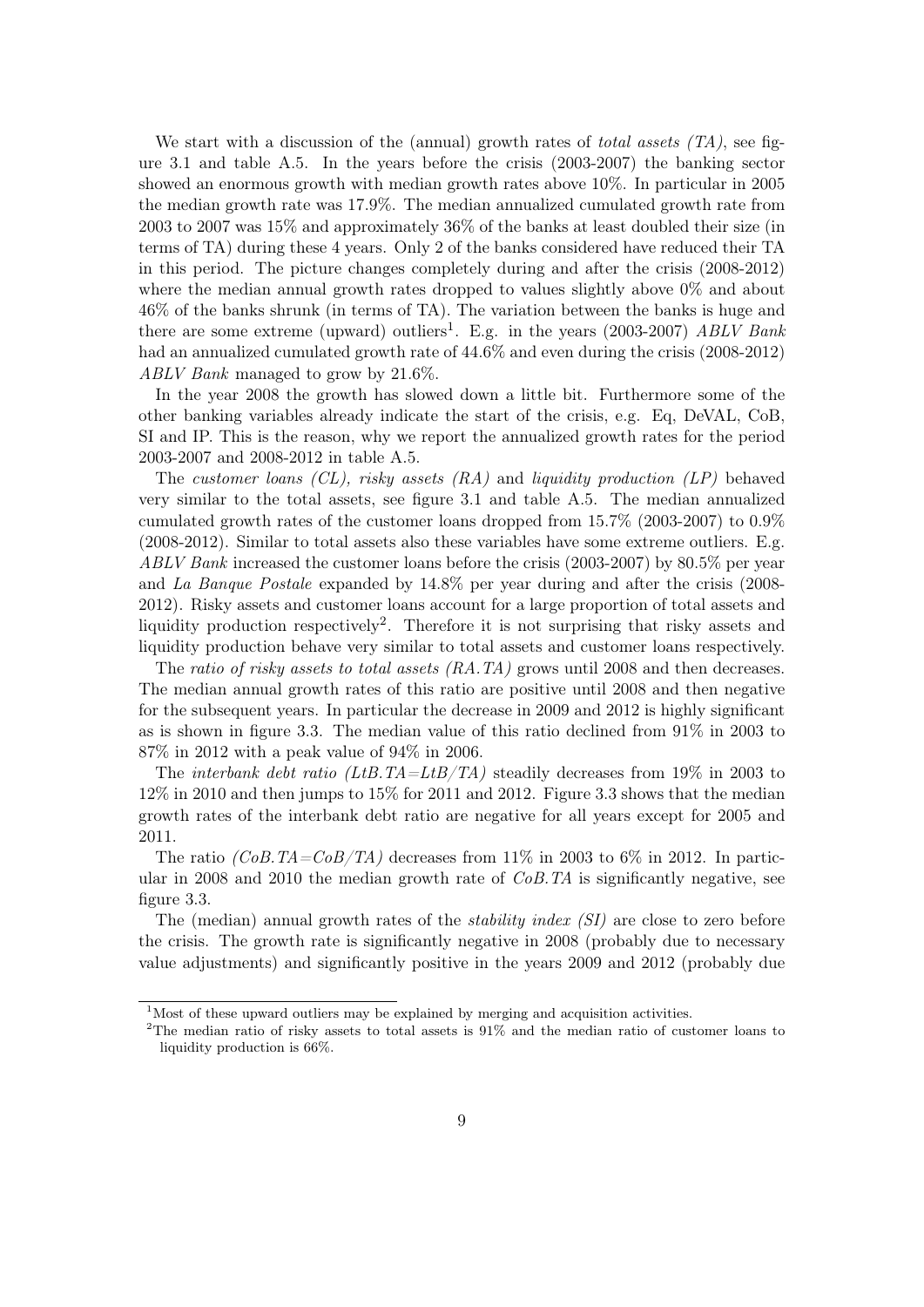

<span id="page-9-0"></span>Figure 3.1: Quantile plot for the annual growth rate of total assets (TA), customer loans (CL), liquidity production (LP) and risky assets (RA). The plots show the movement of the quantiles (min=q.0, q.125, q.375, median=q.5, q.625, q.875,  $max=q_1$ ) from 2004 to 2012. For each year a two sided binomial test is performed to test whether the median value is zero. If the median is significant (with a p-value less then 1%) and positive then this year is marked with an upward triangle. Correspondingly a down ward triangle marks a significant negative median.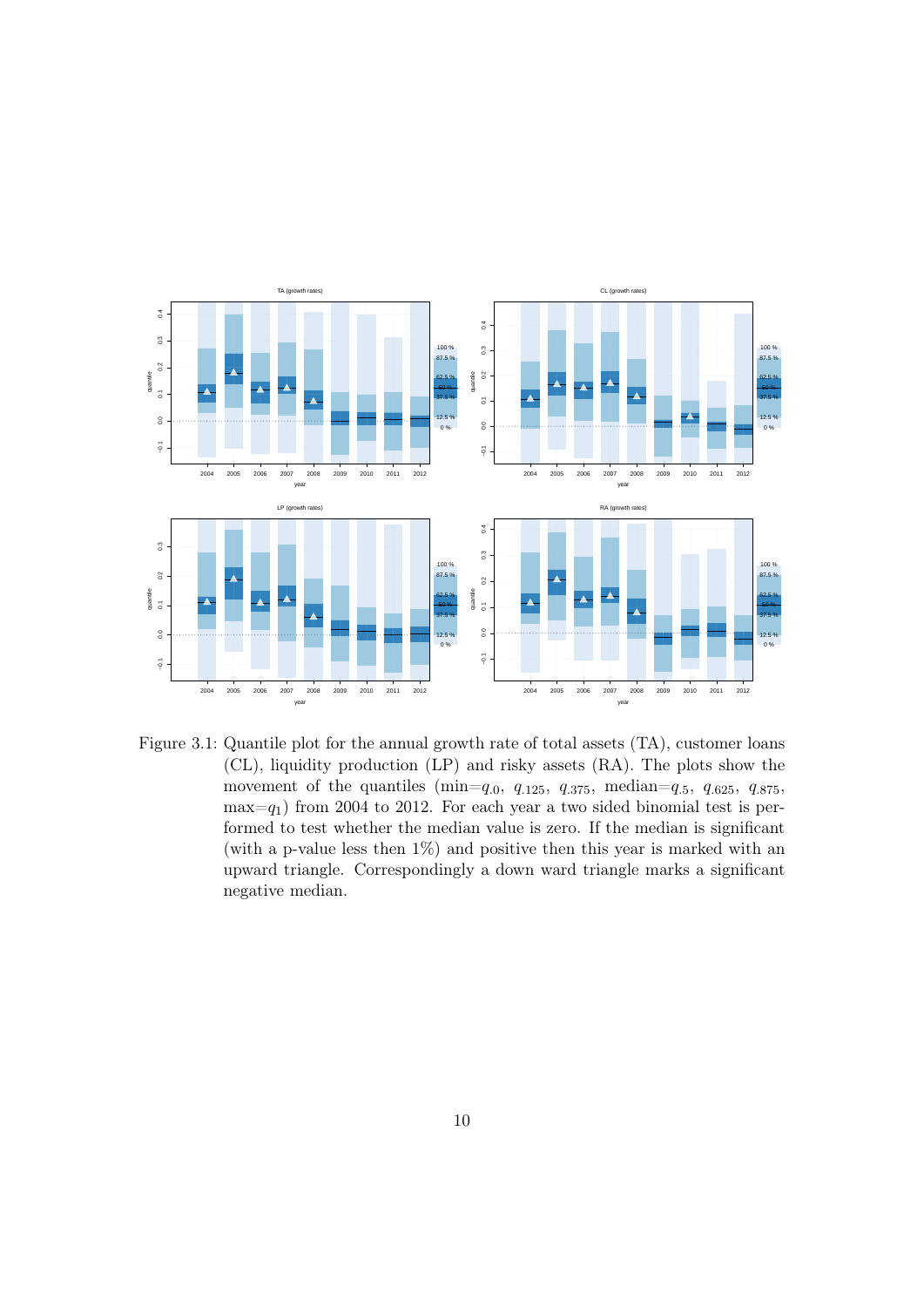

<span id="page-10-0"></span>Figure 3.2: Scatterplot of the difference of the information production (IP) in the years 2009 and 2007 versus the annualized growth rate of the customers loans (CL) from 2003 to 2007. The color of the points codes the size of the banks (in terms of the median TA values).

to increased requirements on the equity ratios). However, the overall change during the considered ten years is rather small (the median stability index is about 6.5% in 2003 and 2012). Also other quantiles only show very small changes.

The annual growth rates of the relative devaluations of loans  $(DeVAL,TA)$  are (significantly) positive in 2008 and 2009, see figure [3.3.](#page-11-0)

The *information production (IP)* slightly increases before the crisis (only the median growth rate in 2004 is significantly positive) and then shrinks (significantly) in 2008 and 2009. In the following years the situation is somewhat relaxed with small (non significant) changes. In the years from 2003 to 2012 about 83% of the considered banks decreased their information production. However the median annualized growth rate for 2003 to 2012 is about -0.04% (i.e. pretty close to zero). The annualized cumulated growth rates are severely left skewed (The 12.5% quantile is -0.30% and the 87.5% quantile is 0.01%), i.e. the losses in IP are larger (in absolute values) than the increases. The inter quartile range of IP rises from 0.006 in 2003 to 0.020 in 2013, i.e. the variation of the banks with respect to IP increases.

The extreme growth of the banks (in terms of total assets as well as in term of customer loans) before the crisis was at least partly 'bought' by an increasing risk. A regression of the difference of the information production in 2009 and 2007 onto the annualized growth rate of customer loans from 2003 to 2007 gives a highly significant result. See figure [3.2.](#page-10-0)

The DEA efficiencies may be seen in figure [3.4.](#page-12-0) The median values of SSBM vary between 0.58 to 0.76 with the exception of 2007 with a median value equal to 1 and 2008 where the median is 0.87. That the years 2007/2008 are quite distinct from the others may also be seen in figure [3.5](#page-13-0) where the empirical distributions of the DEA efficiencies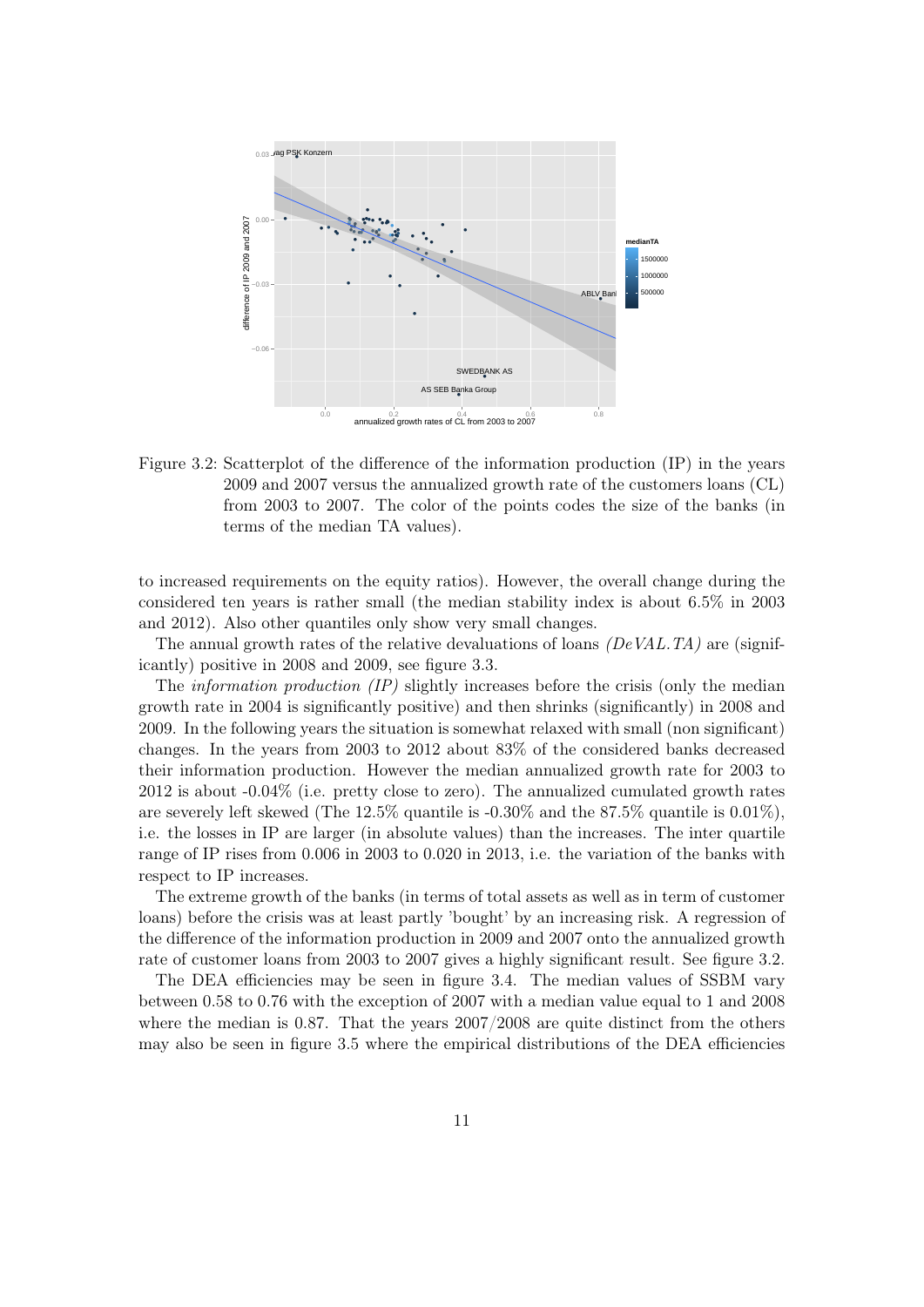

<span id="page-11-0"></span>Figure 3.3: Quantile plot for the annual growth rates of LtB.TA=LtB/TA (interbank debt ratio), CoB.TA=CoB/TA, RA.TA=RA/TA, SI=Eq/RA (stability index), DeVAL.TA=DeVAL/TA and IP (information production). See figure [3.1](#page-9-0) for more details.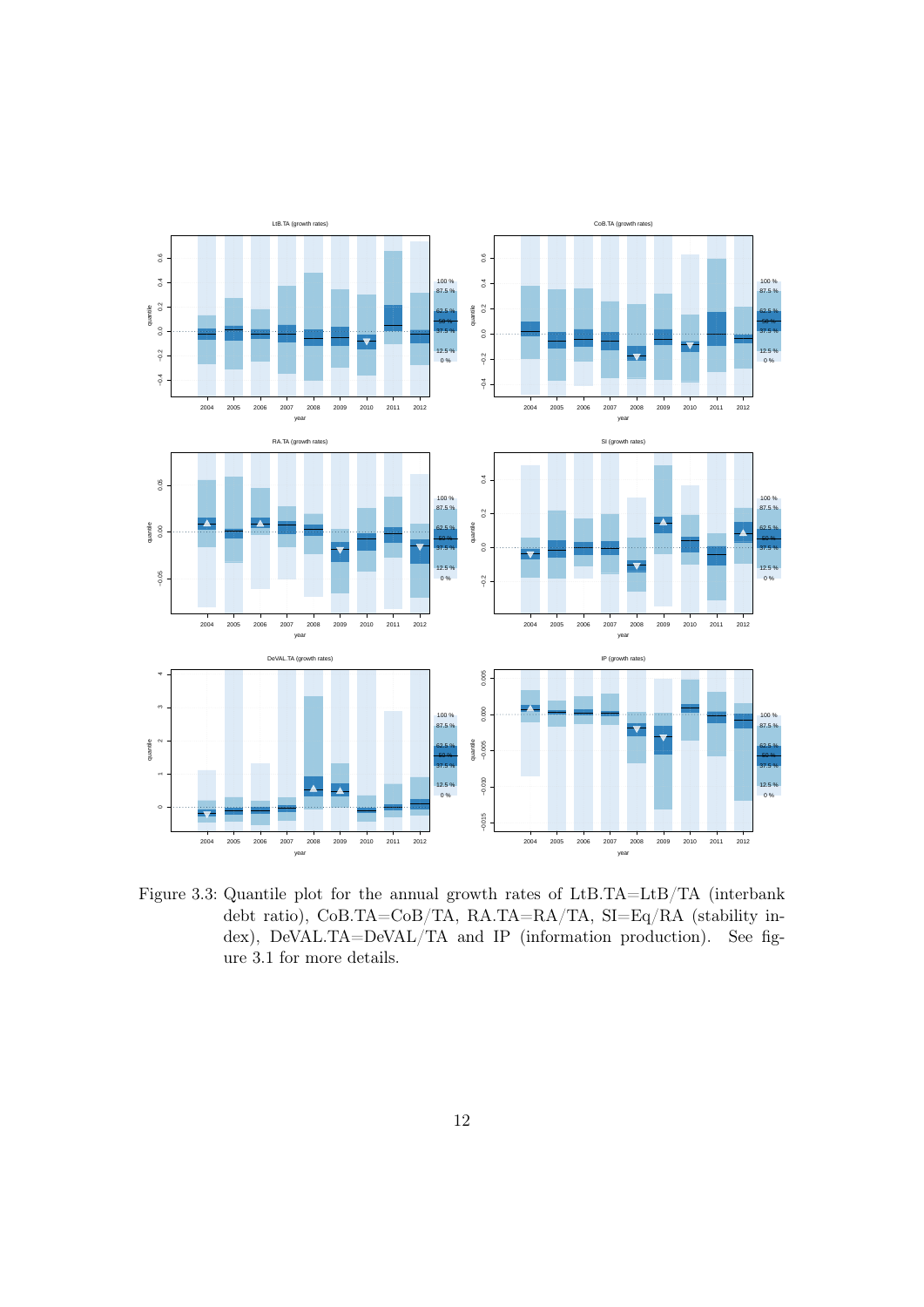

<span id="page-12-0"></span>Figure 3.4: Quantile plot for the DEA efficiencies (SSBM), catch up (CU), frontier shift (FS) and the Malmquist index (MI). Here the binomial test is used to test whether the median values of CU, FS and MI respectively are equal to one. See also figure [3.1](#page-9-0) for more details.

of four selected years are shown. Note that the percentage of efficient banks (i.e. banks with an SSBM greater than or equal to 1) is around 30% for all years except for 2007 with 52% efficient banks and 2008 where approximately 48% of the banks are efficient. This effect may be partly explained by the corresponding downward shift of the frontier (the frontier shift is significantly less than 1 in 2007 and 2008) indicating a reduction in the production possibilities of the industry in servicing the real side of the economy. The loss in efficiency, though, suffered by banks in these years is smaller than the movement of the frontier with the result of net gains in efficiency for the industry.

The evolution of the catch up (CU), of the frontier shift (FS) and of the Malmquist index (MI) is also displayed in figure [3.4.](#page-12-0) The median value of the Malmquist index is larger than one except for the years 2008 and 2011. However, the median values are close to one such that only in 2011 the binomial test signals a significant deviation from one. The low MI value in 2008 is a result of a drop of the stability index (SI) and the information production (IP) in this year. However, the small value in 2011 is harder to explain. Overall the changes from 2003 to 2012 are rather small, i.e. one cannot observe a significant improvement.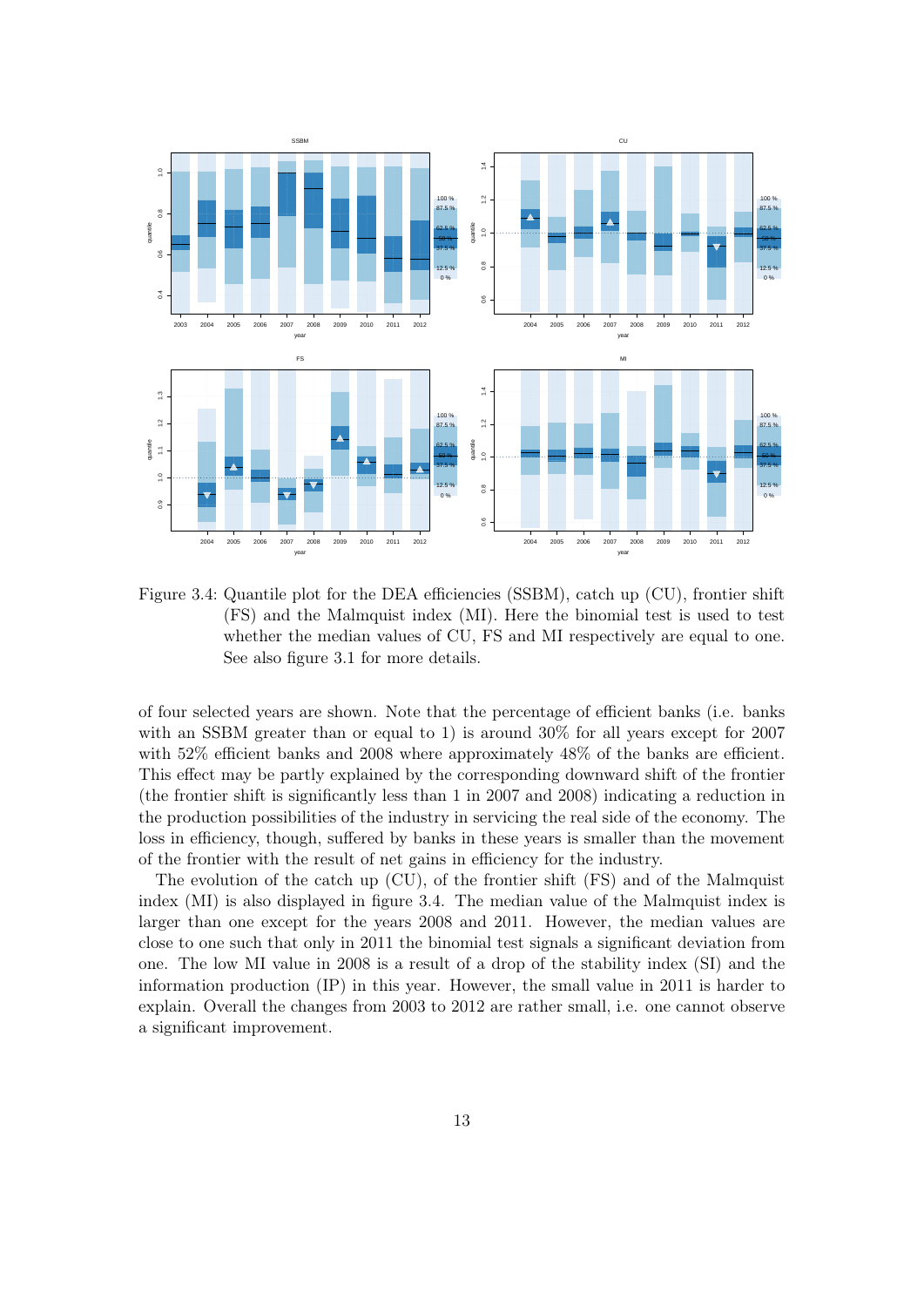

<span id="page-13-0"></span>Figure 3.5: Empirical distribution function of the DEA efficiencies (SSBM) in the years 2003, 2007, 2008 and 2012.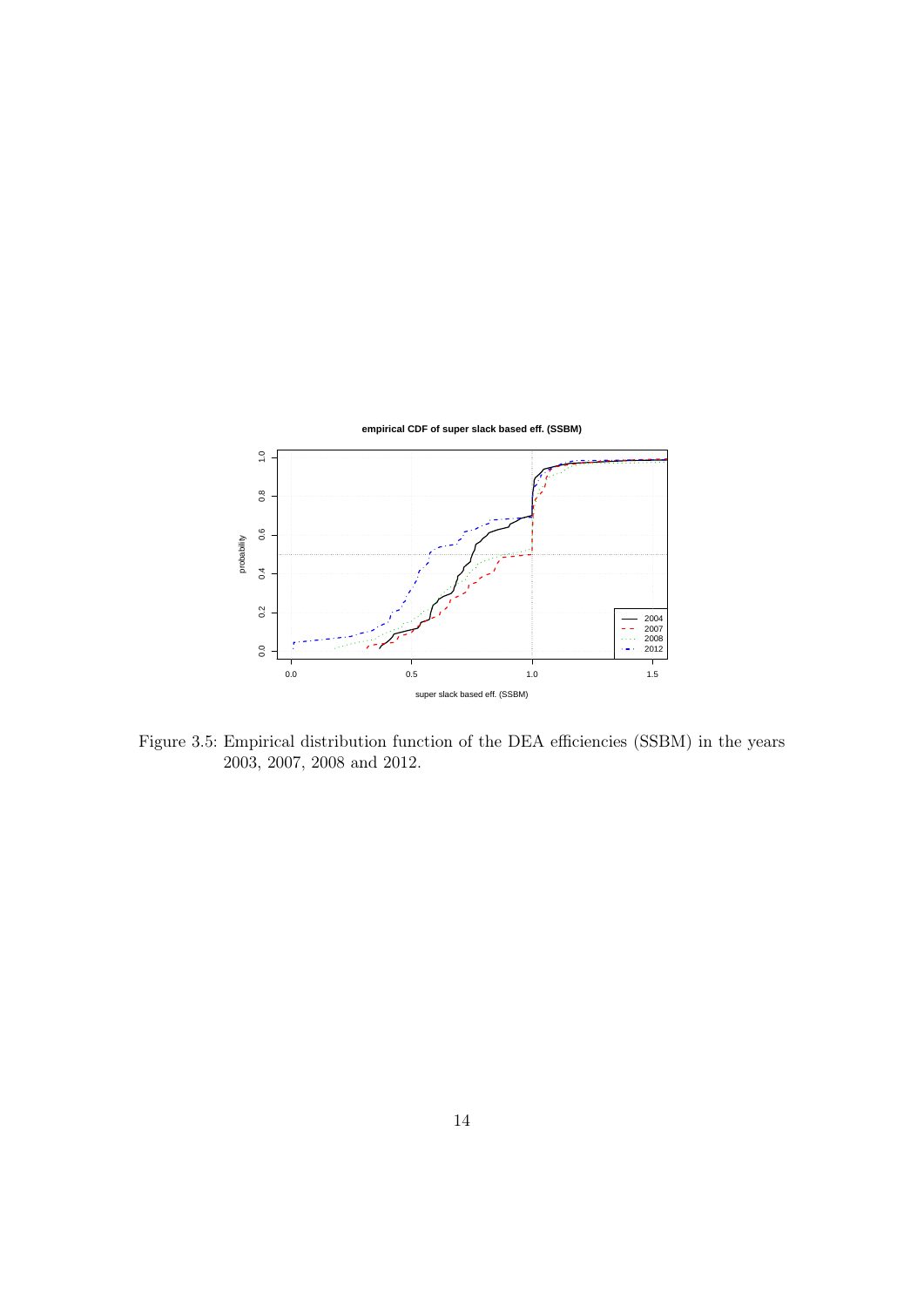## <span id="page-14-0"></span>4. Regression Analysis

In this section we discuss regression models which try to explain the development of the Malmquist index by bank specific<sup>[3](#page-14-1)</sup> and macro economic indicators. In particular we want to relate the changes in systemic effciencies (ie. the MI index) to macro economic variables like GDP, unemployment, inflation, public debt and to indicators for the banking/financial sector like Market capitalization, Herfindahl index and so on. For a list of considered variables see table [A.2.](#page-24-0)

The basic model<sup>[4](#page-14-2)</sup> is given in table [4.1.](#page-15-0) The model explains the Malmquist index by the efficiency of the bank in the previous period (SSBM.1), the first differences of the costincome ratio of the bank (CIR.diff), the lending spreads for household credits and credits for non financial companies and the squared differences of the government interest rates. This is a fixed effects model with both individual and time effects. Since we suspect both correlation in time as well as across the banks here and in the following we use a nonparametric robust covariance matrix estimators a la [Driscoll and Kraay](#page-29-10) [\[1998\]](#page-29-10) for panel models with cross-sectional and serial correlation. For more details see section [4.3](#page-20-0) below.

In total we have considered about 25 candidate regressors and it is clear that there are many possible model specifications. In order to find a highly robust set of regressors we used an extreme bound analysis as described in [Leamer](#page-30-11) [\[1985\]](#page-30-11). The estimate and the significance of a coefficient in a regression model depends on the set of regressors, i.e. adding or removing regressors in general may change the conclusions drawn on the impact of a regressor under consideration. The extreme bound analysis therefore considers a set of test models which are obtained by adding regressors out of a set of candidate variables to a base model. If the one sided t-test for a variable under consideration is significant for all test models then this variable is called robust. Otherwise it is called fragile. The five regressors chosen in the base model are robust in this sense. Note that we have considered test models with up to three additional regressors out of a set of 20 covariates, i.e. in total 1350 test models.

The five selected variables seem to be the most important determinants for the Malmquist index. According to the signs of the estimated coefficients we may conclude that

- non efficient banks tend to improve their relative efficiency whereas efficient banks show a tendency to loose.
- an improvement of the "operational efficiency" in terms of a decrease of the costincome ratio implies an increase of the Malmquist index.
- (large) changes in the government interest rate tend to decrease the systemic efficiency of the banks. However, the sign of the changes of the interest rate seems to

<span id="page-14-1"></span><sup>3</sup>We do not consider bank variables which enter the computation of the DEA. Of course the DEA efficiencies and thus also the Malmquist index - by construction - will depend on variables like the liquidity production and thus considering these variables in a regression would only lead to trivial conclusions.

<span id="page-14-2"></span><sup>&</sup>lt;sup>4</sup>All computations were carried out with R (see [R Core Team](#page-30-12) [\[2014\]](#page-30-12)) and in particular with the panel regression package plm (see [Croissant and Millo](#page-29-11) [\[2008\]](#page-29-11)).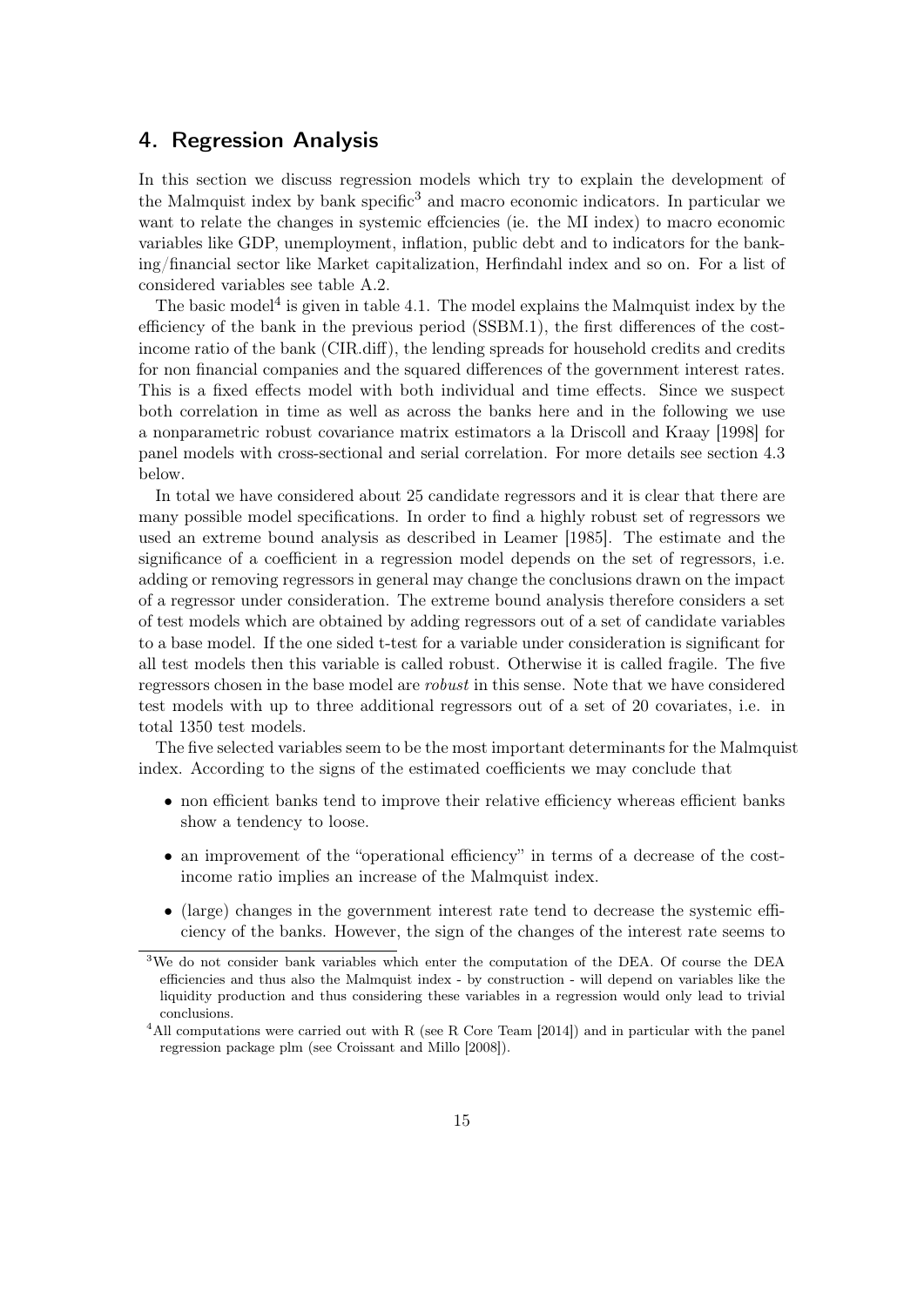be irrelevant.

• The lending spreads have a significant influence of the Malmquist index. However, the signs of the coefficients are inconclusive, with the Malmquist index increasing with the spread for the household credits and decreasing with the spread for loans to (non financial) companies.

On the other hand macro variables related to the economic development like GDP (growth rates) and unemployment (growth rates) are only fragile. This also holds for debt and deficit rates of the respective countries and indicators for the financial and banking sector of the countries considered. In other words our empirical analysis did not find a statistically verified influence of these variables on the development of the banking sector.

Of course this result should not be interpreted in the sense that there is no connection between the banking sector and the real economy. If we consider e.g. a regression of the GDP growth rates onto lagged GDP growth rates, the inflation rate, differences of the total debt and the Malmquist index, see table [4.2,](#page-16-1) then we get a (robust) positive influence of the MI on GDP growth.

| twoways                                          | Estimate | Std. Error | t value  | Pr(> t ) | min     | max     | # |
|--------------------------------------------------|----------|------------|----------|----------|---------|---------|---|
| SSBM.1                                           | $-0.806$ | 0.105      | $-7.707$ | 0.0000   | $-1.02$ | $-0.72$ |   |
| $CIR$ .diff                                      | $-0.021$ | 0.004      | $-5.165$ | 0.0000   | $-0.03$ | $-0.01$ |   |
| LendingSpreadHH                                  | 0.092    | 0.014      | 6.430    | 0.0000   | 0.03    | 0.11    |   |
| LendingSpeedNFC                                  | $-0.138$ | 0.039      | $-3.561$ | 0.0004   | $-0.31$ | $-0.10$ |   |
| GovInterest.diff <sup><math>\hat{}2</math></sup> | $-0.012$ | 0.001      | $-8.379$ | 0.0000   | $-0.03$ | $-0.01$ |   |

<span id="page-15-0"></span>Table 4.1: Basic regression model for the Malmquist index. The fixed effects model contains both individual and time effects. The reported standard errors and the corresponding t-values and p-values are computed by the robust covariance estimate proposed by [Driscoll and Kraay](#page-29-10) [\[1998\]](#page-29-10). The R-squared of the model is 0.275 and the adjusted R-Squared is 0.236. The panel is non-balanced (9 periods, 65 banks and 535 valid observations). Note that 5 out of 70 considered banks have to be skipped completely due to missing values.

> The last three columns refer to the extreme bound analysis. The columns "min<sup>"</sup> and "max" contain the minimum (maximum) of the lower (upper) bounds of a 95% percentage confidence interval respectively. The last column (labeled "#") gives the number of test models where a one sided test (with  $\alpha = 5\%$ ) accepts the Null.

> The candidate variables are: CIR, log(CIR), UU.diff, GDP.gr, Gov-Interest, GovInterest.diff, Marketcapitalization, HICP, HICP.diff, Primary Deficit, Total Debt.diff, Foreign Debt.diff, Top5banks, Top5banks.diff, Credit by banks, Credit by banks.diff, stocks trade, stocks trade.diff, *Banking Crisis* and  $log(LP.TA)$ .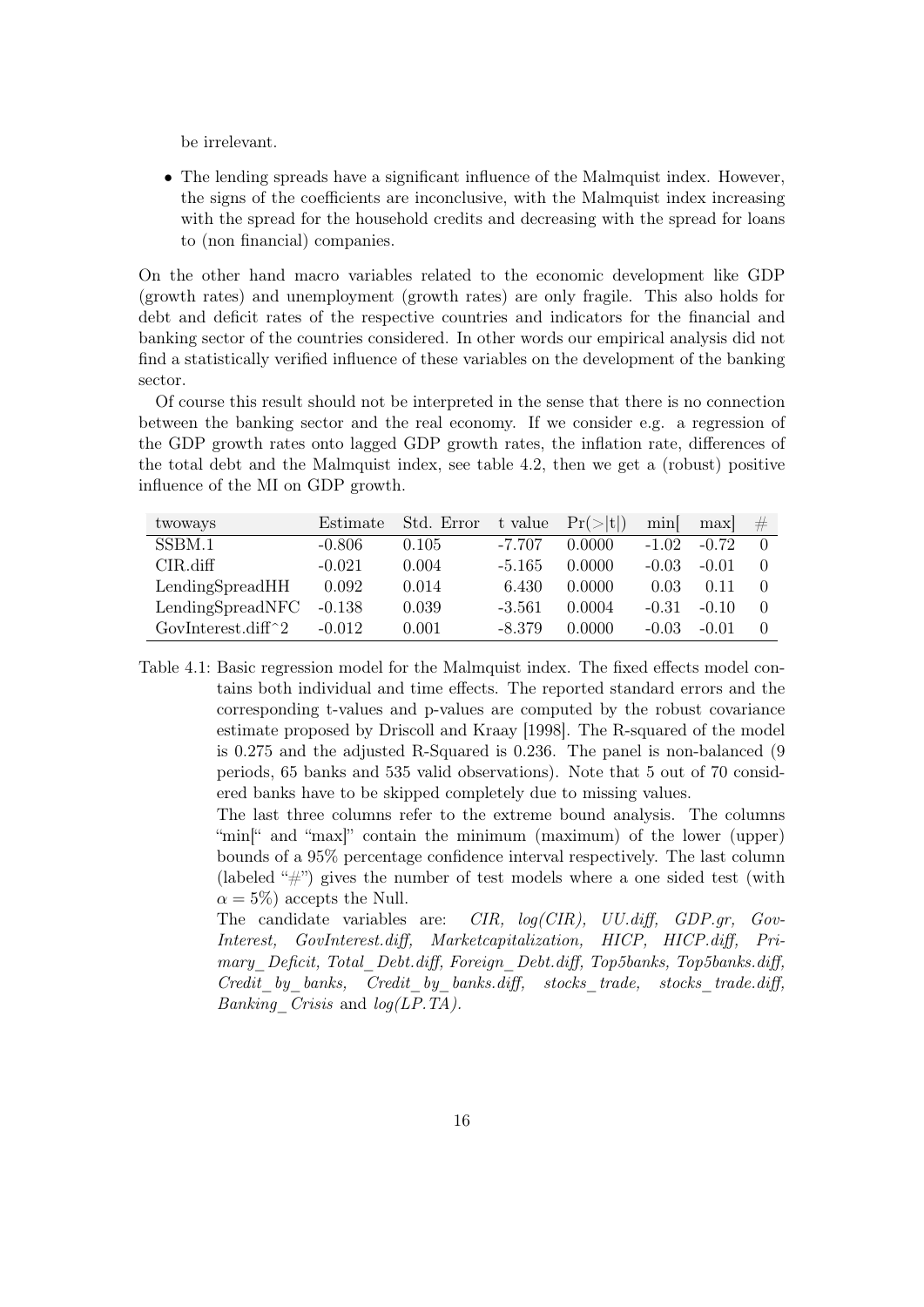| twoways                | Estimate | Std. Error |          | t value $Pr(> t )$ | min      | max      | # |
|------------------------|----------|------------|----------|--------------------|----------|----------|---|
| GDP.gr1                | 0.618    | 0.135      | 4.564    | 0.0000             | $-0.010$ | 0.973    |   |
| МI                     | 0.024    | 0.008      | 2.948    | 0.0038             | 0.005    | 0.078    |   |
| <b>HICP</b>            | $-0.005$ | 0.002      | $-2.762$ | 0.0066             | $-0.019$ | $-0.005$ |   |
| Total Debt.diff -0.001 |          | 0.000      | $-4.007$ | 0.0001             | $-0.003$ | 0.0002   |   |

<span id="page-16-1"></span>Table 4.2: Regression of GDP growth rates on the above listed variables. The Malmquist index here refers to a weighted average of the Malmquist indices of all banks of a country, where the weights are the total assets of the banks. The model is a fixed effects model with individual and time effects. The R-squared of the model is 0.42 and the adjusted R-Squared is 0.34. The panel is balanced (9 periods, 18 countries and 162 valid observations).

> The candidate regressors for the extreme bound analysis are: SSBM, SSBM1, MI1, UU.diff, HICP.diff, Primary\_Deficit, Primary\_Deficit.diff, Total\_Debt, Foreign Debt and Foreign Debt.diff.

### <span id="page-16-0"></span>4.1. Comparison with a model without time effects

Alternatively we considered a model without time effects but where some "global" regressors, i.e. regressors which only depend on the time, are added. By an analogous strategy as above we obtain the model detailed in table [4.3.](#page-17-0) Note that essentially the same set of regressors is selected, except that here four "global" regressors<sup>[5](#page-16-2)</sup> are added.

For the extreme bounds analysis we considered models with up to three additional regressors out of a set of 23 covariates, which results in 2047 test models. The considered variables are robust with the exception of 'ECBrate.diff' (which failed in 167 models) and the 'ECBrate' (which only failed in 2 models). However, the sign of the estimated coefficients is the same for all considered test models.

The estimates for the common variables are almost the same as in the above "twoways" model. For the global variables we see that

- a rise in the stock prices for financial institutions is related to an increased efficiency of the banks.
- the ECB refinancing rate and its changes are positively correlated with the banking performance.
- The money variable M3 is negatively correlated to the Malmquist index.

A Wald test which compares the above model with the "twoways model" clearly rejects the Null (Wald test statistics  $W = 261.8$ ,  $df = 4$ , p-value  $\lt 2.2e-16$ ) and thus we proceed with the twoways model in table [4.1.](#page-15-0)

<span id="page-16-2"></span><sup>&</sup>lt;sup>5</sup>Of course in a model with time effects such global regressors do not make sense.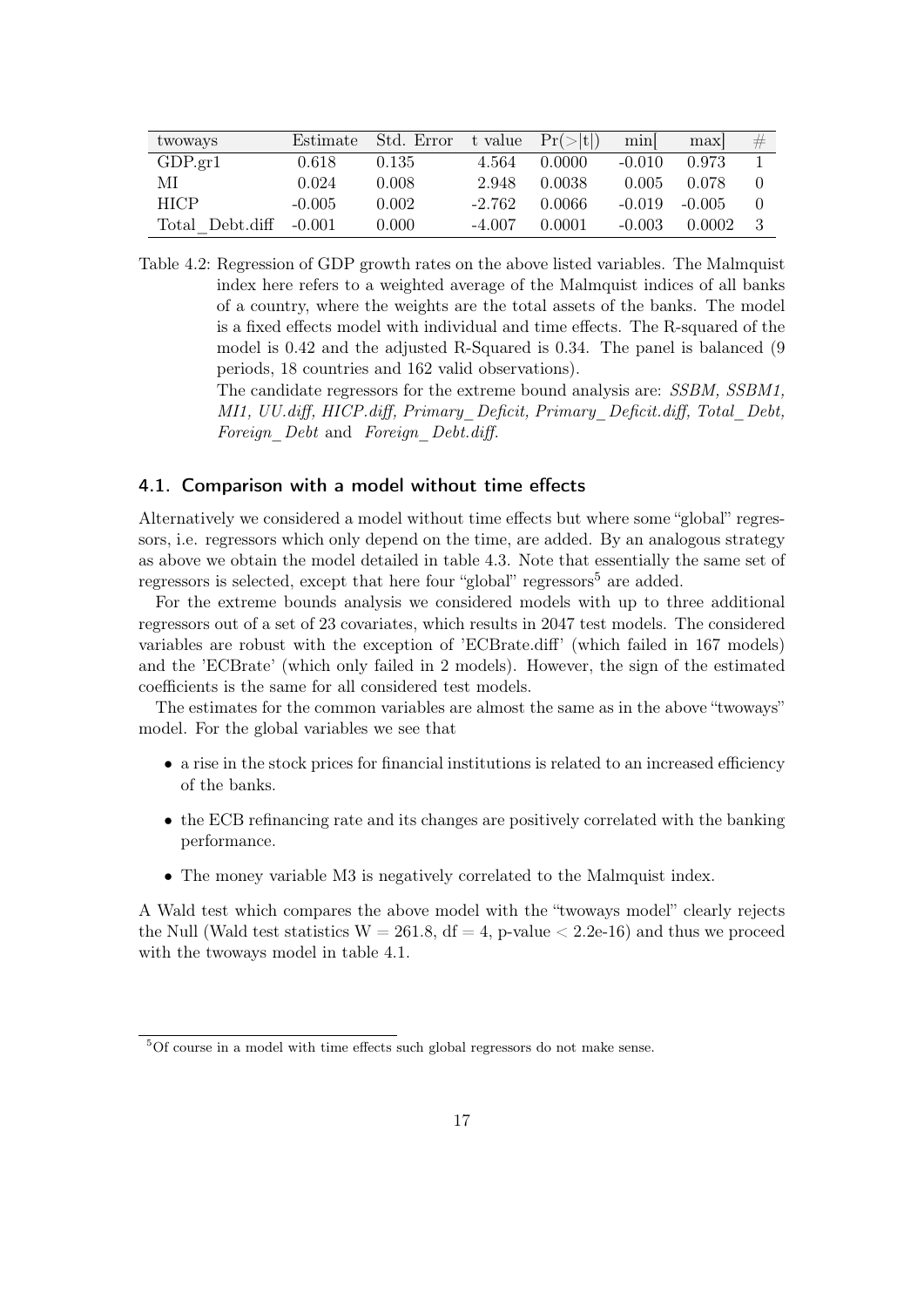| individual                                       | Estimate | Std. Error | t value  | Pr(> t ) | min[    | max      | #        |
|--------------------------------------------------|----------|------------|----------|----------|---------|----------|----------|
| SSBM.1                                           | $-0.802$ | 0.108      | $-7.434$ | 0.0000   | $-1.02$ | $-0.58$  | $\Omega$ |
| $CIR$ .diff                                      | $-0.022$ | 0.004      | $-5.259$ | 0.0000   | $-0.03$ | $-0.01$  | 0        |
| GovInterest.diff <sup><math>\hat{}2</math></sup> | $-0.012$ | 0.001      | $-9.198$ | 0.0000   | $-0.02$ | $-0.004$ | $\Omega$ |
| LendingSpreadHH                                  | 0.093    | 0.016      | 5.700    | 0.0000   | 0.03    | 0.15     | $\Omega$ |
| LendingSpreadNFC                                 | $-0.134$ | 0.036      | $-3.680$ | 0.0003   | $-0.03$ | $-0.03$  | $\Omega$ |
| StoxxF.gr                                        | 0.307    | 0.027      | 11.393   | 0.0000   | 0.07    | 0.71     | 0        |
| ECBrate                                          | 0.111    | 0.015      | 7.426    | 0.0000   | $-0.04$ | 0.29     | 2        |
| ECBrate.diff                                     | 0.054    | 0.008      | 7.089    | 0.0000   | $-0.06$ | 0.17     | 167      |
| M3.gr                                            | $-3.122$ | 0.430      | -7.254   | 0.0000   | $-8.97$ | $-0.73$  | $\Omega$ |

<span id="page-17-0"></span>Table 4.3: Alternative regression model for the Malmquist index. This fixed effects model only considers individual effects (i.e. bank specific dummies). The reported standard errors and the corresponding t-values and p-values are computed by the robust covariance estimate proposed by [Driscoll and Kraay](#page-29-10) [\[1998\]](#page-29-10). The R-Squared of the model is 0.324 and the adjusted R-Squared is 0.279. The panel is non-balanced (9 periods, 65 banks and 535 valid observations). Note that 5 out of 70 considered banks have to be skipped completely due to missing variables.

> The last three columns refer to the extreme bound analysis. The variables ECBrate and ECBrate.diff are fragile, since the union of the 95% confidence intervals of the 2047 test models contains the zero. The last column states that the one sided t-test failes in 2 and 167 respectively test models.

> The candidate variables are: CIR, log(CIR), UU.diff, GDP.gr, Gov-Interest, GovInterest.diff, Marketcapitalization, HICP, HICP.diff, Primary Deficit, Total Debt.diff, Foreign Debt.diff, Top5banks, Top5banks.diff, Credit by banks, Credit by banks.diff, stocks trade, stocks trade.diff, Banking Crisis, M1.gr, M2.gr, GDPEuro17.gr and log(LP.TA).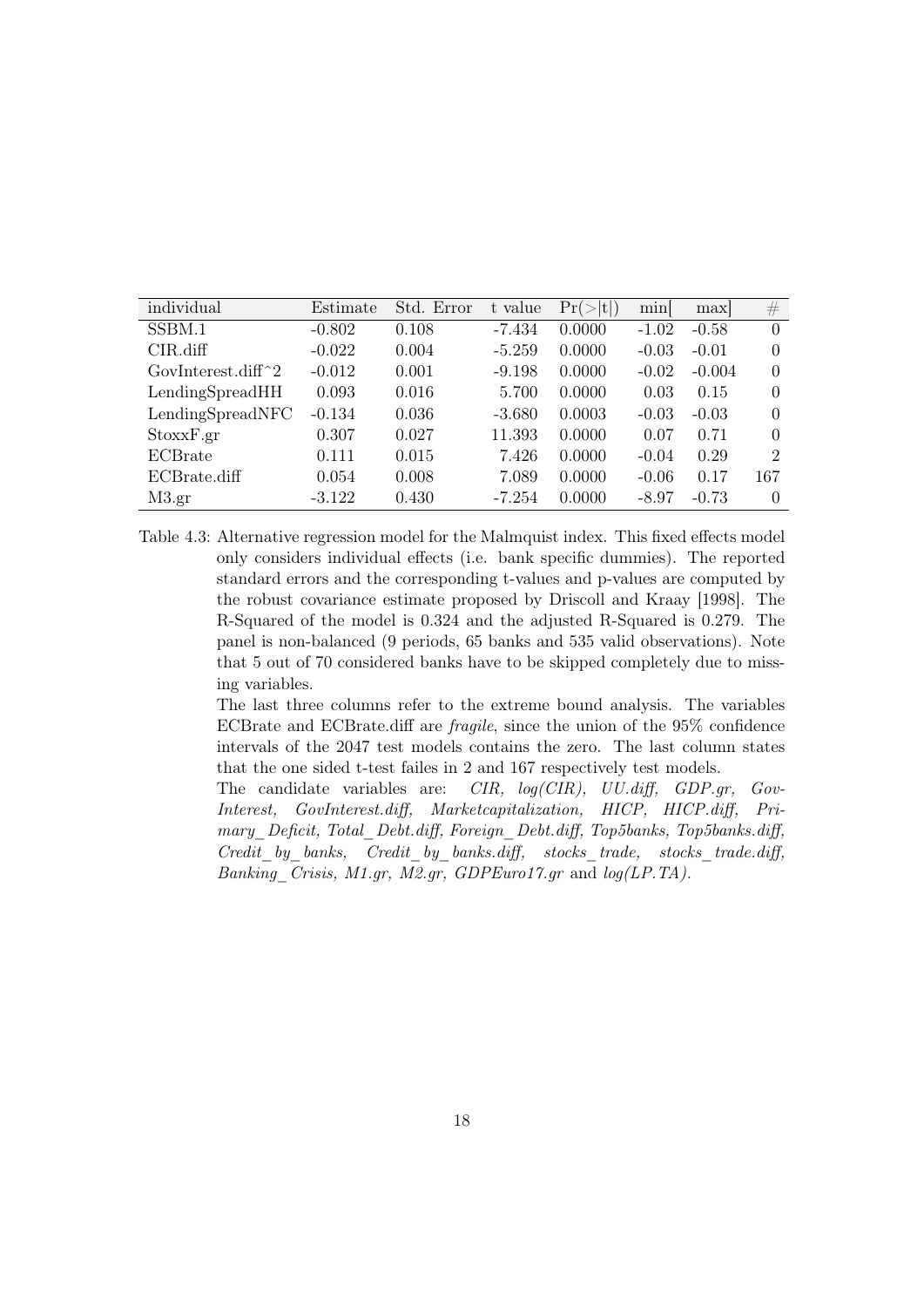

<span id="page-18-1"></span>Figure 4.1: Plot of the residuals of the basic model (see table [4.1\)](#page-15-0) versus the fitted values. The blue line is obtained by a local polynomial regression ('loess') of the residuals onto the fitted values. This line and the gray shaded confidence region indicate that there exist some un-modeled non linear effects.

#### <span id="page-18-0"></span>4.2. Model Specification

The above basic model is simple in the sense that (with the exception of the differences of the Government interest rates) all variables enter linearly. Thus we perform a RESET test (of order five, i.e. we add powers of the fitted values to the regression with orders 2,...,5). All powers of the fitted values are highly significant and a Wald test clearly rejects the Null that these powers are non significant. See also figure [4.1.](#page-18-1)

Furthermore we test whether the relation between the Malmquist index and the covariates is "stable", i.e. whether this relation changes during the evolution of crisis or whether this relation depends on specific properties of the considered banks.

First we split the time range (2004-2012) into three regimes (pre crisis 2004-2007, during the crisis 2008-2009 and post crisis 2010-2012) and check whether the coefficients are "stable", i.e. do not depend on the regime. For (GovInterest.diff^2) and CIR.diff the coefficients are not stable (as indicated by a Wald test) i.e. the dependence of the Malmquist index on these variables is different before, during and after the crisis. E.g. the depence on  $(GovInterest.diff^2)$  is stronger during the crisis.

Secondly we split the banks into 'small', 'medium', 'large', and 'huge' banks according to the total assets and question whether the bank size plays a role for the Malmquist index. It turns out that the coefficients of all variables (except for the lagged DEA efficiency SSBM.1) are unstable (according to a suitable Wald test), i.e. banks of different size react differently. In particular for huge banks the coefficient of  $(GovInterest.diff^2)$ is positive, i.e. large changes in the interest rates for Government bonds are "helpful" for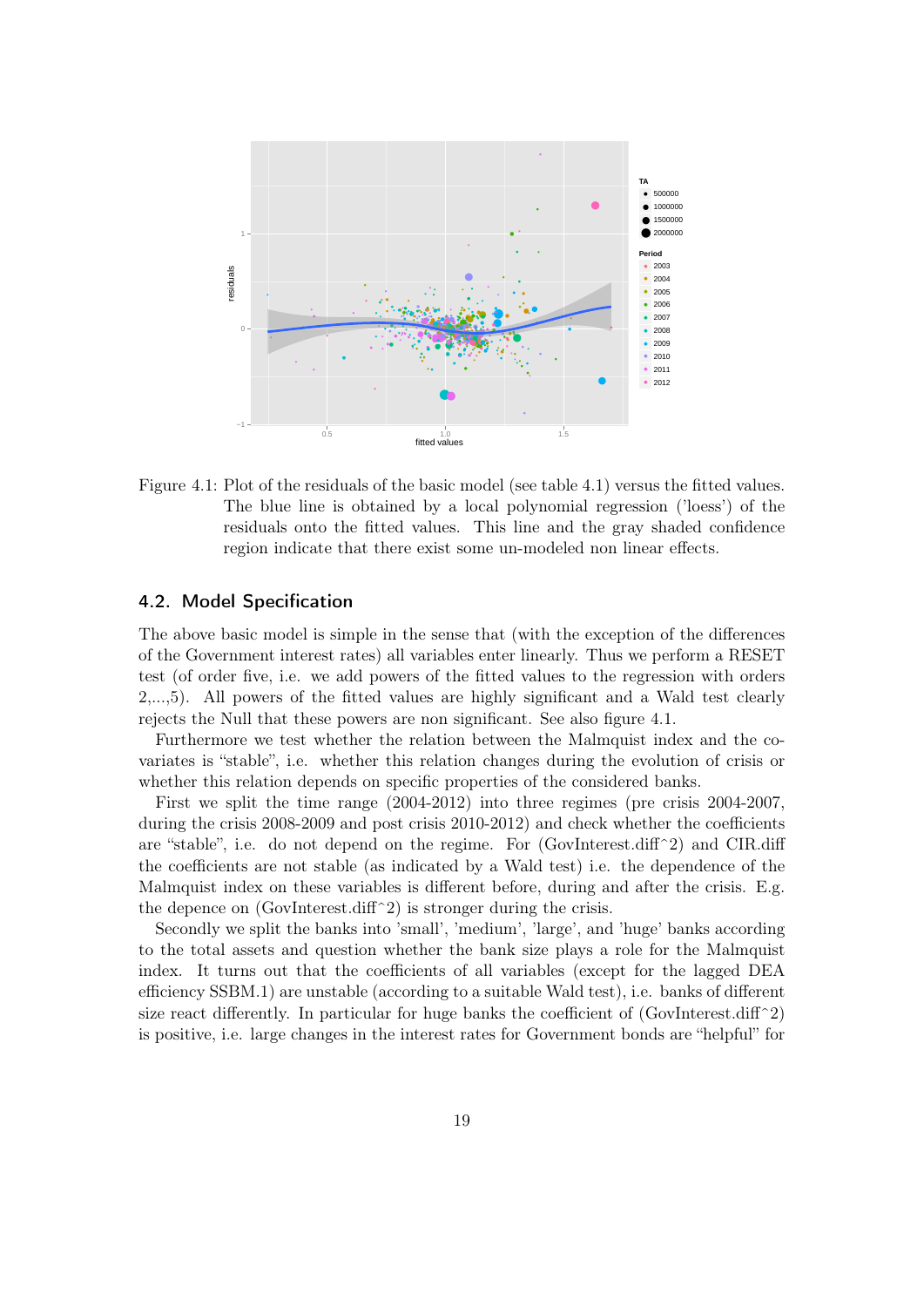huge banks but have a negative effect for small and medium banks.

Finally we also classified the considered countries as follows.

- Portugal, Ireland and Greece which received financial aid from the ESFS
- countries where a banking crisis could be observed in 2008 in the sense that significant bank nationalizations occurred and/or significant guarantees were granted
- all other countries

Here only the LendingSpreadNFC is significant ( $W= 9.08$ ,  $p=0.011$ ) whereas the other coefficients appear to be stable.

The above results imply that our basic model (table [4.1\)](#page-15-0) is only a rough approximation of the relation between the Malmquist index and the considered covariates and may be refined in many different ways. In particular, we have investigated the impact of the lending spreads in more detail.

Looking at the outcome of our regression model we have to deal with the problem that the coefficients for the two different lending spreads have distinct signs. This effect is rather hard to explain. Therefore we were looking for transformations of these two variables where the explanation is more suitable to the real-world events. We used two simple transformations for the lending spreads:

- 1. LendingSpreadD = LendingSpreadHH LendingSpreadNFC: this represents the risk premium that households have to pay more for their loans than enterprises. This difference is mostly positive, which means that normally firms are more creditworthy than households.
- 2. LendingSpreadS = LendingSpreadHH+LendingSpreadNFC: the sum of the two lending spreads can be interpreted as the overall credit risk in an economy.

If we replace the variables LendingSpreadHH and LendingSpreadNFC in the regression with these two transformations and if we add the product of these two transformation, we get the following results: The difference of the lending spreads is highly significant and robust with a positive sign. The product of the two transformed variables is highly significant and robust with a negative sign. The sum of the lending spreads is not significant. This means that banks in countries, where the market conditions had a bias towards lending money to corporations rather than households, performed better. In contrast to those banks, that operated in markets, where households were evaluated as creditworthy as enterprises or even better. In figure [4.2](#page-20-1) we can see that prior to the crisis the median risk premium households had to pay for loans was sinking towards the risk premium enterprises hat to pay, reaching its minimum in 2007. This highly coincides with the triggers of the subprime crisis, were more and more cheap credits were granted to "normally" credit-un-worthy households. So banks in countries with too optimistic evaluated household creditworthiness had to make higher value adjustments due to too many bad loans. The positive effect of a clear distinction between the creditworthiness of enterprises and that of households gets weakened by the negative sign for the coefficient of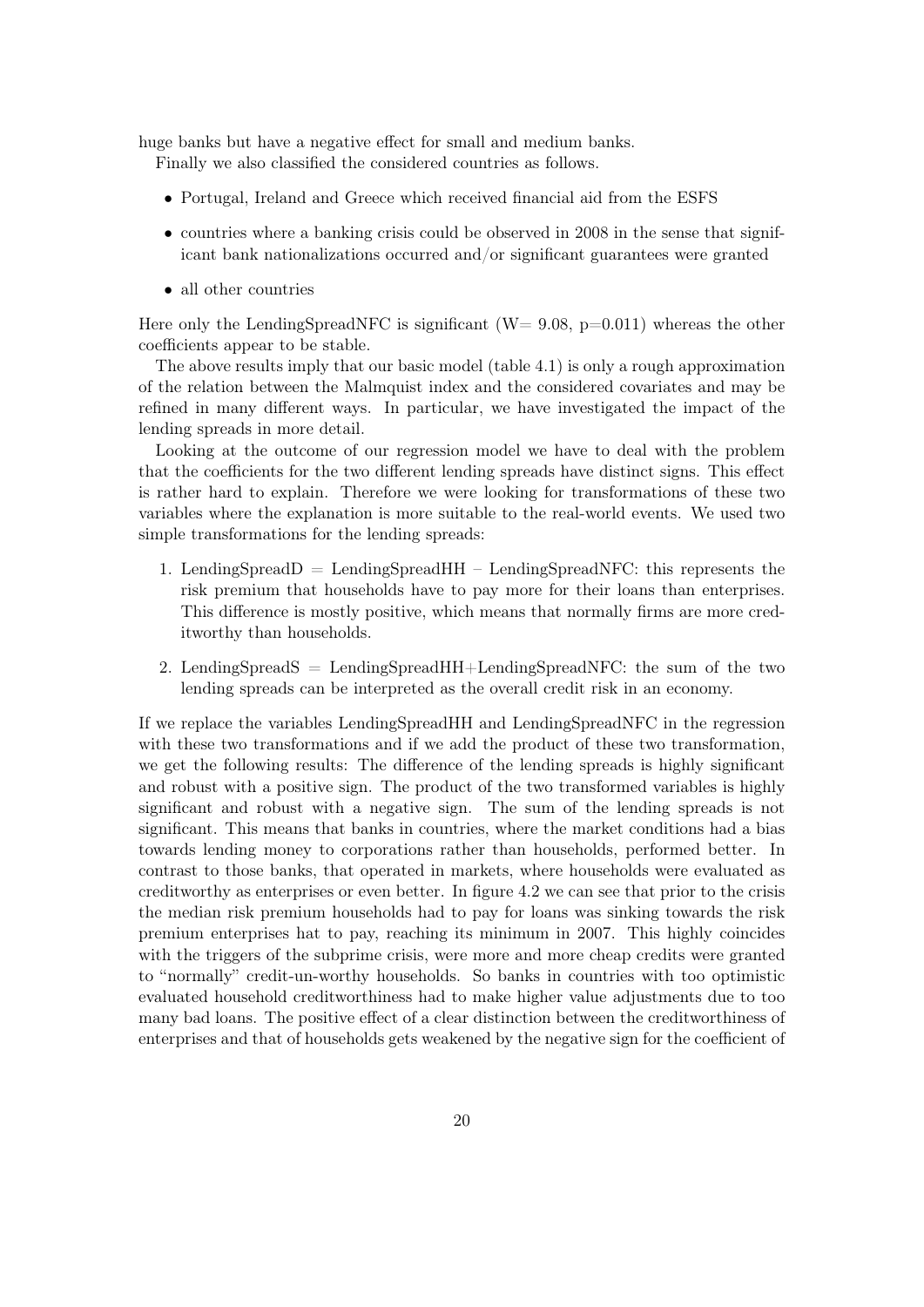

<span id="page-20-1"></span>Figure 4.2: On the left hand side there is a quantile plot for the difference of the two lending spreads. The right hand side plot illustrates the impact of these lending spreads on the Malmquist index (according to the estimated coefficients). The picture shows that a large difference of the two lending spreads increases the Malmquist index. However, this effect is weakened when the overall level of the lending spreads is large.

the product term, difference between Risk premiums and overall risk premium. Meaning that in markets where the overall risk premium is high banks generally grant lesser loans and therefore don't produce as much liquidity as banks in countries with lesser credit risk. As a conclusion one can say that in years 2004-2012 the banks were getting more efficient in markets, where the market situation preferred loans to corporations over loans to households and therefore pushing banks towards lending money to corporations, which seemed to be more secure in the last decade. However, in addition the overall credit risk premium should be low to produce even more "good" liquidity.

#### <span id="page-20-0"></span>4.3. Residual Analysis

Serial correlation of the residuals was tested both with a Breusch-Godfrey and a Wooldridge test (for panel models). The Breusch-Godfrey test rejects the Null of serially uncorrelated errors whereas the Null is accepted by the Wooldridge<sup>[6](#page-20-2)</sup> test.

In order to check for the correlation between the banks we used a scaled LM test [\(Breusch and Pagan](#page-29-12) [\[1980\]](#page-29-12)) which produced a highly significant result (test statistic z  $= 8.535$ , p-value  $< 2.2e-16$ ). However, this test is based on a large T asymptotics. As an alternative we also consider the CD test by [Pesaran](#page-30-13) [\[2004\]](#page-30-13) which is also useful in our context of a relatively small T. This test accepts the Null of uncorrelated errors. However, this test has a poor power in the case where there are positive and negative correlations since the test statistic is based on a (weighted) average of the estimated correlations.

A localized version of this CD test where we only consider correlations between banks

<span id="page-20-2"></span><sup>&</sup>lt;sup>6</sup>The Wooldridge test is not based on a large T asymptotics and thus seems better suited for our panel where  $T = 9$  and  $n = 65$ .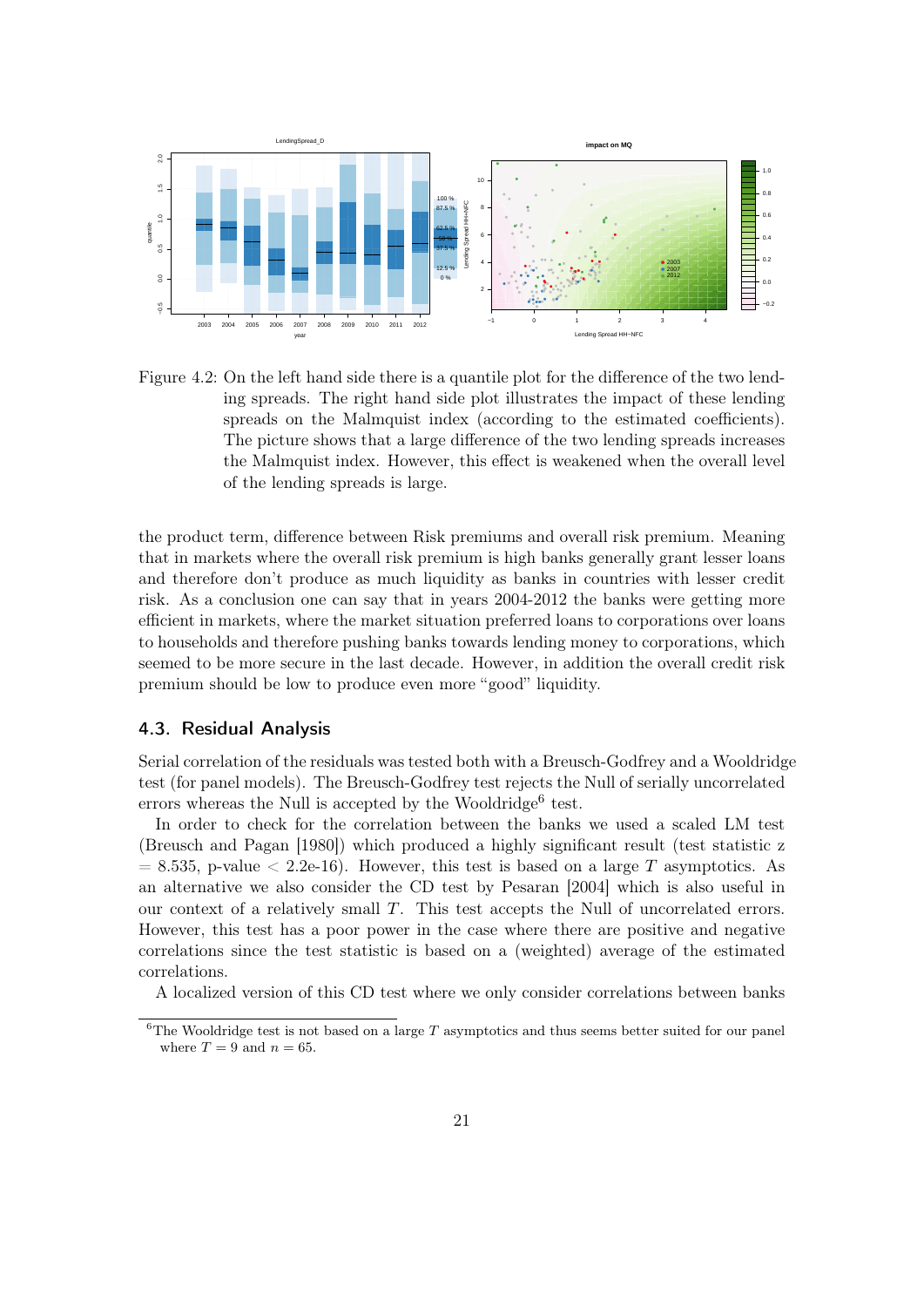

<span id="page-21-1"></span>Figure 4.3: Plot of the cross sectional correlations of the residuals of the basic model (see table [4.1\)](#page-15-0). Only the correlations between banks of the same country are shown, the others are grayed out. This corresponds to a localized version of the Pesaran CD test. Positive correlations are coded with green colors and negative ones with red colors. In particular note that the Italian banks are positively correlated with the exception of 'Unicredit'.

of the same country rejects the Null of no correlation between the banks (test statistic z  $= 3.70$ , p-value  $= 0.00022$ ). See figure [4.3.](#page-21-1) This result (together with the highly significant scaled LM test) suggests that the residuals of this model show indeed correlation between the banks. For this reason, as has been already noted above, we use robust estimates of the covariance matrix of the estimated coefficients which take possible residual correlations into account (see [Driscoll and Kraay](#page-29-10) [\[1998\]](#page-29-10).)

## <span id="page-21-0"></span>5. Summary

Banks play a vital role in our economy rendering all sorts of financial intermediary services to economic agents. Current SSM-ECB regulation in our view does not consider appropriately these services but instead emphasizes on the viability of the industry and its units in order to sustain the mechanics of financial markets. This study analyses instead the systemic performance of banks in delivering intermediary financial services and puts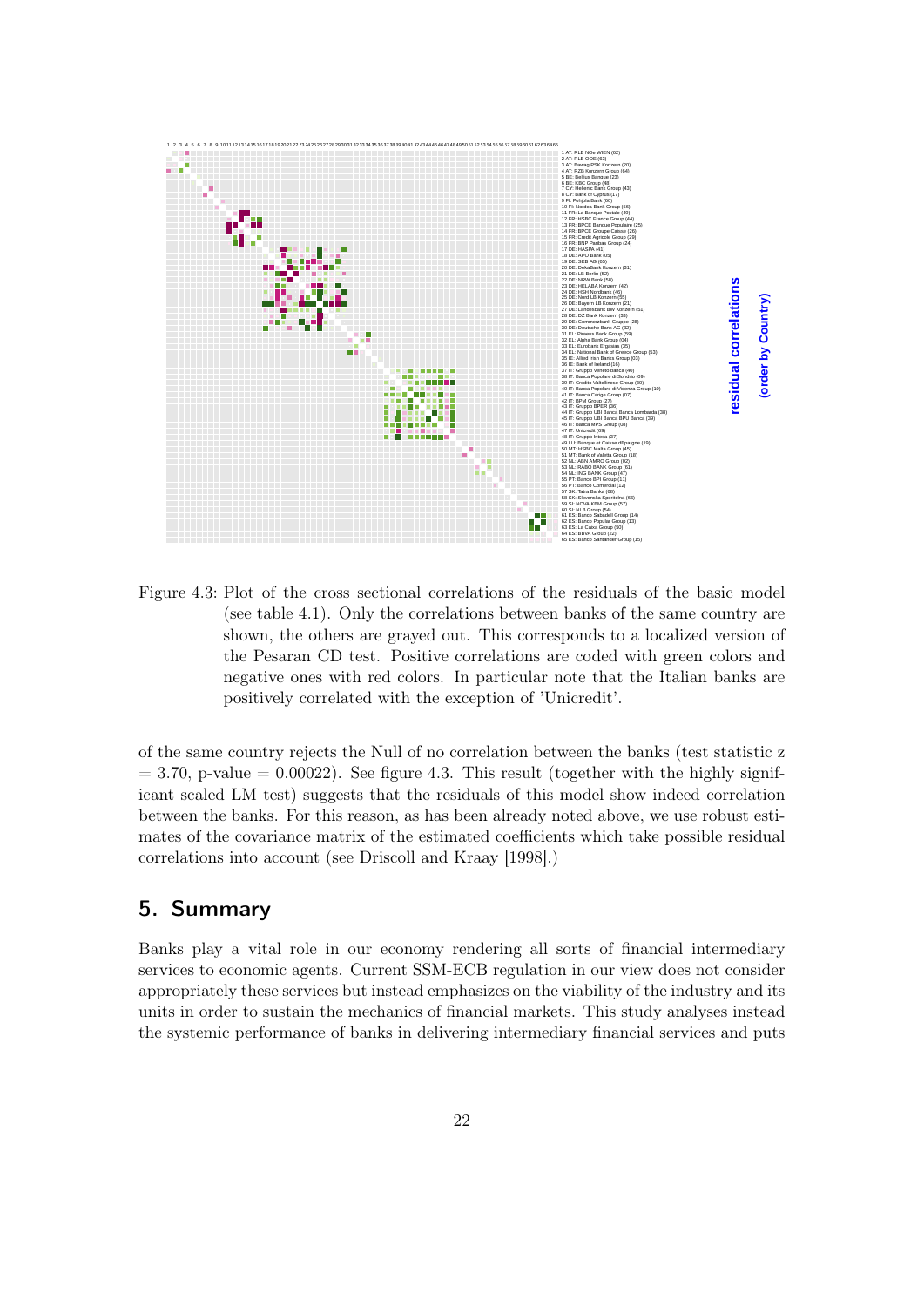the industry's efficiency to meet socially preferred ends in context to the behavior of selected exogenous variables.

We collected bank specific indicators (from balance sheets) of 70 banks (a subset of the ECB-defined system-relevant banks in the Euro-Zone) over 10 years (2003-2012) and have applied DEA analysis to get a grip on the systemic efficiency of the banks.

First an empirical analysis of the above mentioned indicators and of the resulting DEA efficiency scores has been used to analyze the development of the banks and their systemic efficiency during the financial crisis. It is no surprise that the crisis is clearly seen in these figures.

Second the question which economic environment is favorable for the systemic efficiency of the banks has been analyzed with a panel regression study. Here we have regressed the Malmquist index – as an indicator for the evolution of the systemic efficiencies – onto macro economic variables, variables which reflect the state of the financial system and on bank specific variables. In total we have considered about 25 candidate drivers of systemic performance of banks.

#### Conclusions and further research questions:

- In our study we could not find evidence of the current regulation promoting the systemic performance of banks (no visible quality effects on the bank's role as financial intermediaries)
- On the other hand, the short term instruments of the ECB could be drivers of the systemic performance as indicated by statistically significant regression coefficients for interest rate and money supply. Further studies might shed more light on these relationships.
- We have also found a dependence of the systemic performance on the cost-income ratio, lending spreads and government interest rates. However, these variables are to a great extent driven by the specific policies of the banks and thus are not strictly "exogenous". As a consequence there is little leeway for successful public policy measures.
- It would be interesting to investigate further the effects of any sort of public interventions (e.g. regulatory regimes, nationalization or governmental aid) on the system performance. Here an important prerequisite would be to define more sharply the relevant indicators to provide more details into these relationships.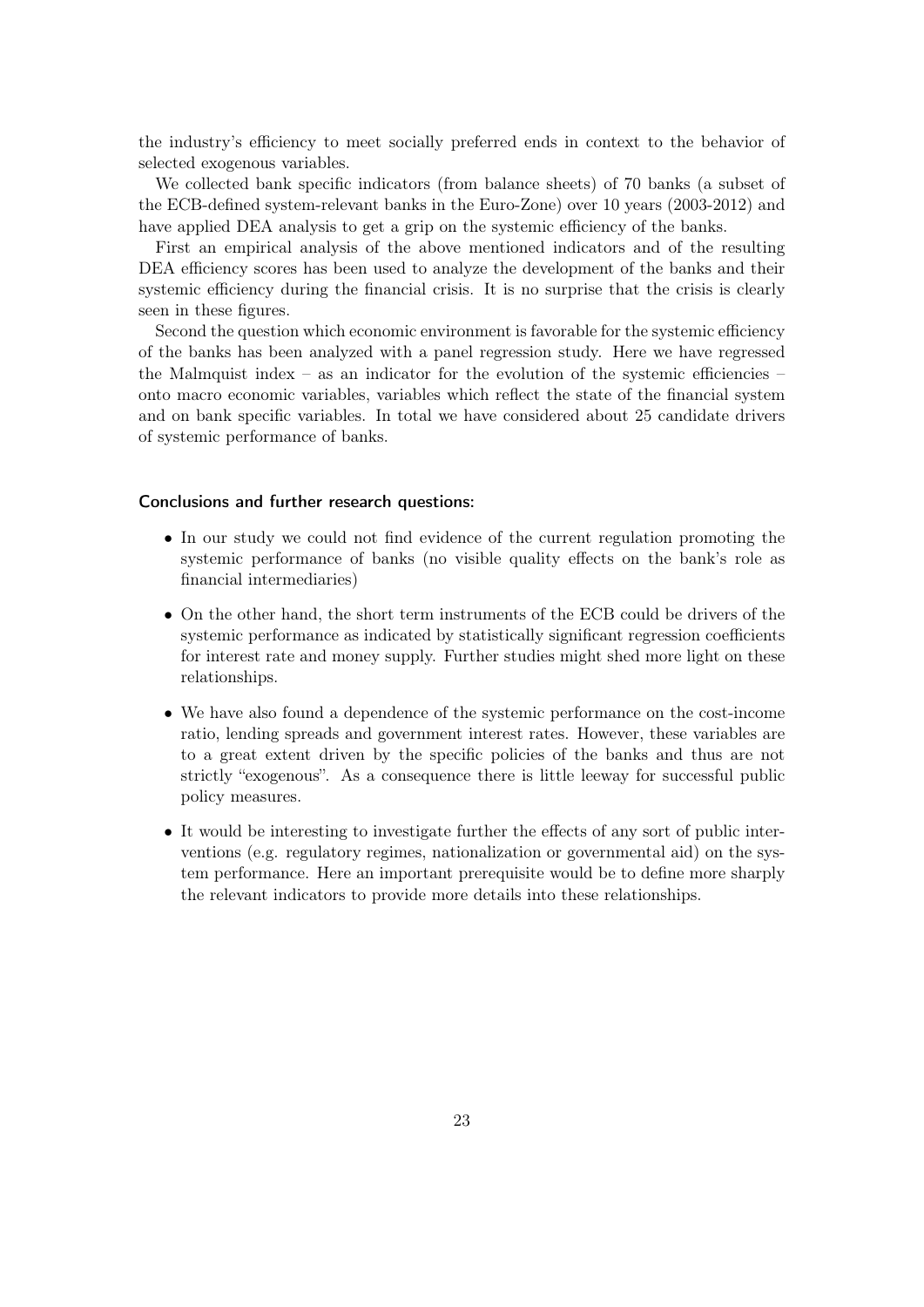## <span id="page-23-0"></span>A. Appendix

In this appendix we collect a list of the bank variables considered (table [A.1\)](#page-23-1), a list of the macro variables used (table [A.2\)](#page-24-0), a list of the banks (table [A.3\)](#page-26-0) and tables with some basic statistics (table [A.4](#page-27-0) and table [A.5\)](#page-28-0).

| abbreviation                             | description                                         | DEA    |
|------------------------------------------|-----------------------------------------------------|--------|
| TА                                       | total assets                                        | input  |
| CaB                                      | cash and balances                                   |        |
| GovS                                     | government (public) securities                      |        |
| DebtS                                    | debt securities                                     |        |
| LtB                                      | liabilities to banks                                |        |
| CoB                                      | claims on banks                                     |        |
| CL                                       | customer loans                                      |        |
| Eq                                       | equity                                              |        |
| DeVAL                                    | gross (sustainable) devaluation of (customer and    |        |
|                                          | inter-bank) loans                                   |        |
| CIR                                      | cost income ratio                                   |        |
| $Eq.TA = Eq/TA$                          | leverage ratio (sustainability of capital)          |        |
| $RA = TA - CaB - GovS$                   | risky assets                                        |        |
| $RA.TA = RA/TA$                          | risk load of the bank's (on-balance-sheet) business | input  |
| $LtB.TA=LtB/TA$                          | interbank debt ratio                                | input  |
| $LP = CL + CoB + DebtS$                  | liquidity production                                | output |
| $IP = \frac{CoB + CL}{CoB + CL - DeVAL}$ | information production                              | output |
| $SI = Eq/RA$                             | stability index                                     | output |
| SSBM                                     | super slack based measure of systemic efficiency    |        |
| CU                                       | catch up                                            |        |
| <b>FS</b>                                | frontier shift                                      |        |
| МI                                       | Malmquist index                                     |        |

<span id="page-23-1"></span>Table A.1: List of the bank specific variables considered. Sources: published annual financial reporting (consolidated balance sheet and income statement) and authors calculations (SSBM, CU,FS, MI).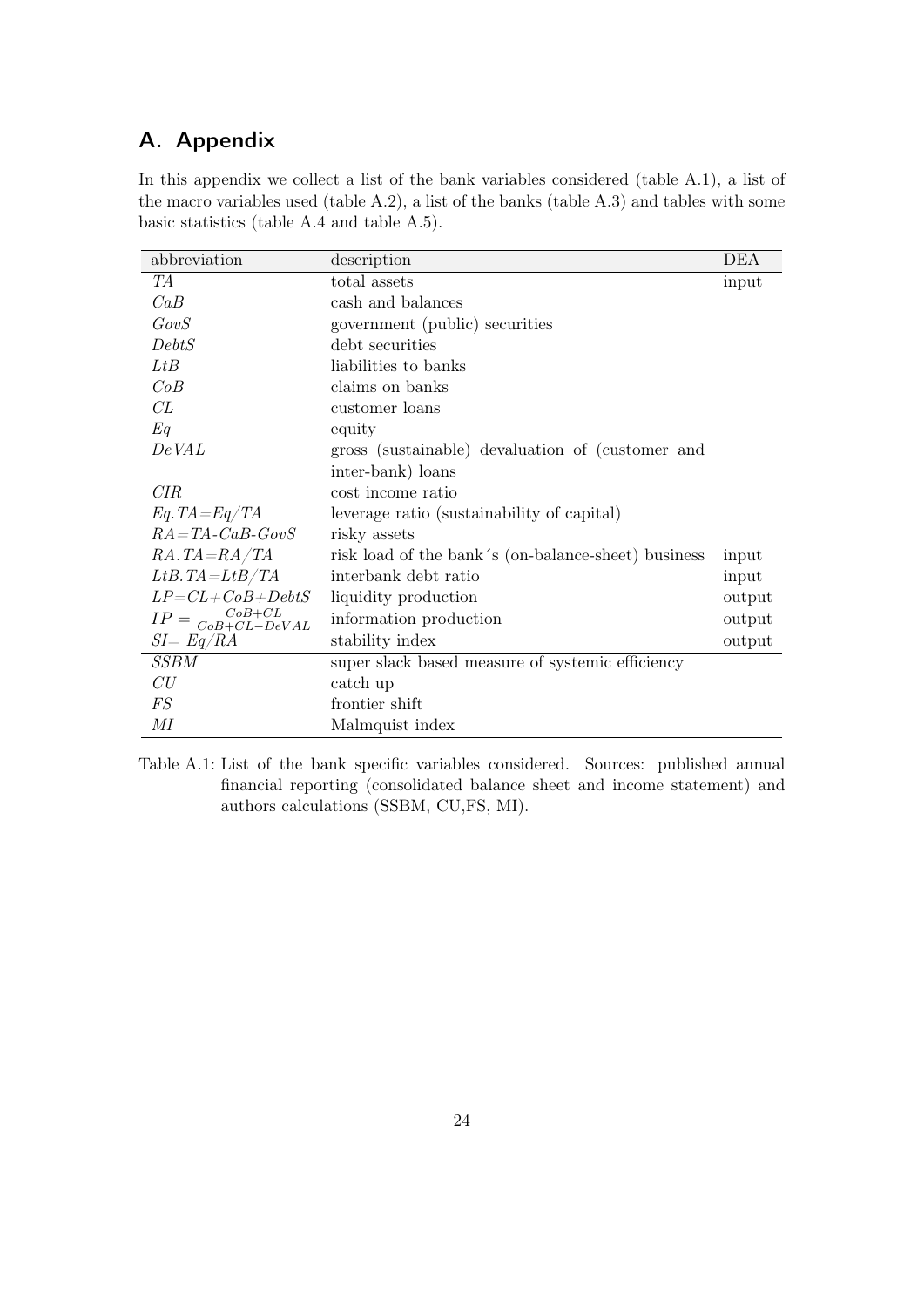| abbreviation          | source     | description                                                                                                                                     |
|-----------------------|------------|-------------------------------------------------------------------------------------------------------------------------------------------------|
| GDP                   | ECB        | gross domestic product at market price, reference year 2005                                                                                     |
| <b>HICP</b>           | ECB        | inflation rate (Harmonised Index of Consumer Prices)                                                                                            |
| ${\cal U}{\cal U}$    | $\rm ECB$  | unemployment rate                                                                                                                               |
| Primary Deficit       | ECB        | government primary deficit(-) or surplus(+) (as $\%$ of GDP)                                                                                    |
| Total/Foreign Debt    | ECB        | general government gross debt as defined in Council Regulation (EC) No                                                                          |
|                       |            | 479/2009: total debt (as $%$ of GDP) and foreign debt (as $%$ of GDP)                                                                           |
| GovInterest           | ECB        | secondary market yields of government bonds with a remaining maturity                                                                           |
|                       |            | close to ten years                                                                                                                              |
| Herfindahl            | ECB        | Herfindahl index for credit institutions total assets (TA): $\sum_{i=1}^{N} a_i^2$ , where                                                      |
|                       |            | $a_i = \text{TA}_i \left( \sum_{j=1}^N \text{TA}_j \right)^{-1}$                                                                                |
| Top5banks             | ECB        | Shares of the 5 largest credit institutions in total assets<br>$(TA)$ :                                                                         |
|                       |            | $\left(\sum_{j=1}^{5} \text{TA}_{(j)}\right) \left(\sum_{j=1}^{N} \text{TA}_{(j)}\right)^{-1}$ , where $\text{TA}_{(j)} \geq \text{TA}_{(j+1)}$ |
| Credit by banks       | WB         | Domestic credit provided by banking sector (as % of GDP) (includes all                                                                          |
|                       |            | credit to various sectors on a gross basis, with the exception of credit to                                                                     |
|                       |            | the central government, which is net)                                                                                                           |
| LendingSpread NFC/HH  | ECB        | weighted spread between the MIR rate for new NFC loans (loans to house-                                                                         |
|                       |            | holds) and the swap rate with a maturity corresponding to the loan cate-                                                                        |
|                       |            | gory initial period of rate fixation                                                                                                            |
| Market Capitalization | <b>WB</b>  | Market capitalization (as $\%$ of GDP) is the sum of the products of share                                                                      |
|                       |            | prices and respective number of shares outstanding (the sum runs over                                                                           |
|                       |            | all domestically incorporated companies listed on the country's stock ex-                                                                       |
|                       |            | changes)                                                                                                                                        |
| Stocks Trade          | <b>WB</b>  | stocks traded refers to the total value of shares (as % of GDP) traded                                                                          |
|                       |            | during the period                                                                                                                               |
| <b>Banking Crisis</b> | IMF        | is a dummy variable which indicates an ongoing banking crisis                                                                                   |
| GDPEuro17             | ECB        | Gross domestic product at market prices, Euro area 17 (fixed composition),                                                                      |
|                       |            | reference year 2005                                                                                                                             |
| ECBrate               | ECB        | ECB (European Central Bank) refinancing rate                                                                                                    |
| Euribor $1m/3m/6m/1y$ | ECB        | Euribor rates with a maturity of 1, 3 and 6 months and 1 year                                                                                   |
| $Stoxx$ $F/B/50$      | ST         | closing-values of the Stoxx Euro 600 Financial Service Index, Stoxx Euro                                                                        |
|                       |            | 600 Banks Index and of the Euro Stoxx 50 Index                                                                                                  |
| M1, M2, M3            | <b>ECB</b> | Monetary aggregates M1, M2 and M3                                                                                                               |

Table A.2: List of the considered macro economic variables. The last five rows refer to variables which are common for all Euro countries. Sources:

- <span id="page-24-0"></span>• ECB: European Central Bank (<http://sdw.ecb.europa.eu>).
- WB: World Bank (<http://data.worldbank.org/>)
- ST: STOXX Limited (<http://www.stoxx.com/>)

• IMF: The banking crisis indicator is defined in [Laeven and Valencia](#page-30-14) [\[2012\]](#page-30-14). A banking crisis starts with significant bank nationalizations and/or significant guarantees. It ends after two consecutive years of positive growth both for the GDP and the credit volumes. This paper contains the values of this indicator up to 2011. For the last year in our study (i.e. for 2012) the indicator has been computed by the authors.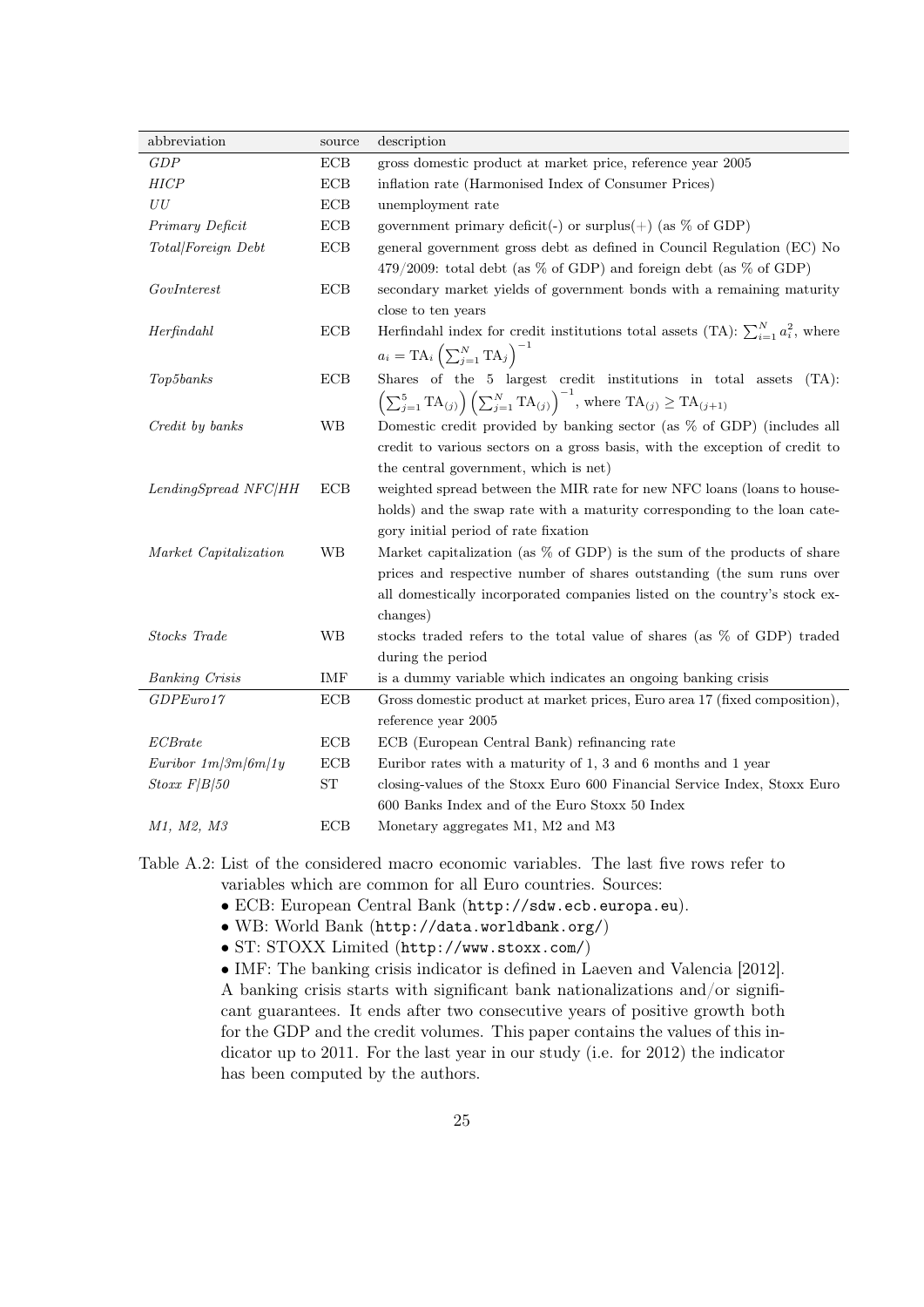| iid         | institute                       | cc                     | TA          | TA.gr     | $\ensuremath{\mathrm{CL}}\xspace$ | CL.gr     | <b>SSBM</b> | MI          |
|-------------|---------------------------------|------------------------|-------------|-----------|-----------------------------------|-----------|-------------|-------------|
| 01          | <b>ABLV Bank</b>                | ${\rm LV}$             | 1.382       | $31.22\%$ | 0.708                             | 6.44%     | 2.218       | 0.927       |
| 02          | ABN AMRO Group                  | NL                     | 584.530     | $3.86\%$  | 288.786                           | 0.74%     | 1.005       | 1.003       |
| $03\,$      | Allied Irish Banks Group        | IE                     | 140.937     | $2.41\%$  | 85.791                            | $1.48\%$  | 0.775       | 1.037       |
| 04          | Alpha Bank Group                | EL                     | 56.520      | $6.86\%$  | 41.284                            | 11.97%    | 0.675       | 1.008       |
| $05\,$      | APO Bank                        | DE                     | 37.479      | $6.85\%$  | 23.294                            | 5.55%     | 0.496       | 0.973       |
| 06          | AS SEB Banka Group              | LV                     | $3.901\,$   | $6.49\%$  | 2.697                             | 1.08%     | 1.013       | 0.979       |
| 07          | Banca Carige Group              | IT                     | 29.725      | $12.12\%$ | 18.966                            | $12.11\%$ | 0.817       | 0.904       |
| $08\,$      | Banca MPS Group                 | ${\rm IT}$             | 187.936     | 5.15%     | 124.201                           | 5.67%     | $\,0.581\,$ | 0.999       |
| ${\bf 09}$  | Banca Popolare di Sondrio       | ${\rm IT}$             | 19.432      | 12.38%    | 13.669                            | 13.50%    | 0.725       | 1.023       |
| $10\,$      | Banca Popolare di Vicenza Group | IT                     | $28.094\,$  | 13.36%    | 21.798                            | 14.04%    | 0.699       | 0.958       |
| 11          | Banco BPI Group                 | PT                     | 41.751      | $6.06\%$  | 27.288                            | 7.01%     | $\,0.685\,$ | 0.987       |
| $12\,$      | Banco Comercial                 | PT                     | 88.955      | 4.67%     | 64.134                            | 3.29%     | 0.614       | 1.052       |
| $13\,$      | Banco Popular Group             | $_{\rm ES}$            | 108.773     | 17.14%    | 89.375                            | 12.44%    | 0.680       | 0.958       |
| 14          | Banco Sabadell Group            | ES                     | 78.577      | $17.24\%$ | 62.502                            | 17.00%    | 0.657       | $\,0.992\,$ |
| $15\,$      | Banco Santander Group           | $_{\rm ES}$            | 981.274     | 9.48%     | 598.994                           | 9.12%     | 1.043       | 1.020       |
| $16\,$      | Bank of Ireland                 | IE                     | 158.617     | 4.57%     | 100.280                           | 8.55%     | 0.507       | 1.006       |
| $17\,$      | Bank of Cyprus                  | CY                     | 31.398      | 12.83%    | 21.648                            | 14.36%    | 0.868       | 0.966       |
| 18          | Bank of Valetta Group           | MT                     | 5.952       | $5.24\%$  | 2.830                             | 7.73%     | 0.789       | 0.975       |
| 19          | Banque et Caisse dEpargne       | ${\rm LU}$             | 38.627      | 1.89%     | 11.230                            | 11.82%    | 1.000       | 1.000       |
| $20\,$      | Bawag PSK Konzern               | $\mathbf{A}\mathbf{T}$ | 43.213      | $-0.85\%$ | $22.755\,$                        | 1.78%     | 0.494       | 1.025       |
| 21          | Bayern LB Konzern               | $\rm DE$               | 335.960     | 1.45%     | 153.013                           | $-0.45%$  | 0.821       | 1.097       |
| 22          | <b>BBVA</b> Group               | ${\rm ES}$             | 518.396     | 8.13%     | 318.310                           | 7.05%     | 0.766       | 1.023       |
| 23          | Belfius Banque                  | BE                     | 240.205     | $-0.61\%$ | 86.516                            | $-2.38%$  | 0.354       | 0.943       |
| 24          | <b>BNP</b> Paribas Group        | ${\rm FR}$             | 1800.872    | $14.49\%$ | 469.752                           | 13.22\%   | 1.002       | 1.026       |
| 25          | <b>BPCE</b> Banque Populaire    | FR                     | 376.252     | 8.58%     | 172.586                           | 8.72%     | 0.762       | 1.061       |
| ${\bf 26}$  | <b>BPCE</b> Groupe Caisse       | ${\rm FR}$             | 625.604     | $8.58\%$  | 283.025                           | $10.81\%$ | 0.744       | 1.090       |
| $27\,$      | <b>BPM</b> Group                | IT                     | 43.954      | 6.02%     | 31.309                            | 10.52%    | 0.640       | 1.028       |
| $\sqrt{28}$ | Commerzbank Gruppe              | DE                     | 620.835     | $1.41\%$  | 284.142                           | $-2.03%$  | 0.523       | 1.031       |
| $\,29$      | Credit Agricole Group           | FR                     | 1617.313    | 8.59%     | 536.267                           | 6.85%     | 1.100       | 1.035       |
| $30\,$      | Credito Valtellinese Group      | IT                     | 20.396      | $11.47\%$ | 16.061                            | $10.86\%$ | 0.678       | 0.981       |
| 31          | DekaBank Konzern                | DE                     | 128.831     | $-2.20\%$ | 24.283                            | 8.55%     | $\!0.515$   | 1.453       |
| 32          | Deutsche Bank AG                | DE                     | 1579.394    | 14.83%    | 337.362                           | 4.98%     | 1.001       | 1.129       |
| $33\,$      | DZ Bank Konzern                 | DE                     | 403.777     | $0.32\%$  | 109.552                           | 2.76%     | $\,0.385\,$ | 1.067       |
| $34\,$      | Erste Bank Group                | AT                     | 200.980     | $2.10\%$  | 120.071                           | 7.31%     |             |             |
| $35\,$      | Eurobank Ergasias               | EL                     | 68.021      | 13.95%    | 44.404                            | 22.44%    | 0.808       | $\,0.914\,$ |
| $36\,$      | Gruppo BPER                     | $\mathop{\mathrm{IT}}$ | 50.658      | $4.46\%$  | 37.802                            | $6.32\%$  | $\,0.685\,$ | $1.013\,$   |
| $37\,$      | Gruppo Intesa                   | IT                     | 598.873     | 5.43%     | 354.653                           | 1.75%     | 0.752       | 1.063       |
| $38\,$      | Gruppo UBI Banca Banca Lombarda | IT                     | $121.724\,$ | $3.60\%$  | 92.915                            | 3.89%     | 0.746       | 1.036       |
| $39\,$      | Gruppo UBI Banca BPU Banca      | $\operatorname{IT}$    | 121.724     | $2.03\%$  | 92.915                            | 3.69%     | $0.765\,$   | 1.042       |
| 40          | Gruppo Veneto banca             | IT                     | 19.425      | 22.05%    | 15.302                            | 19.21%    | 0.957       | 1.007       |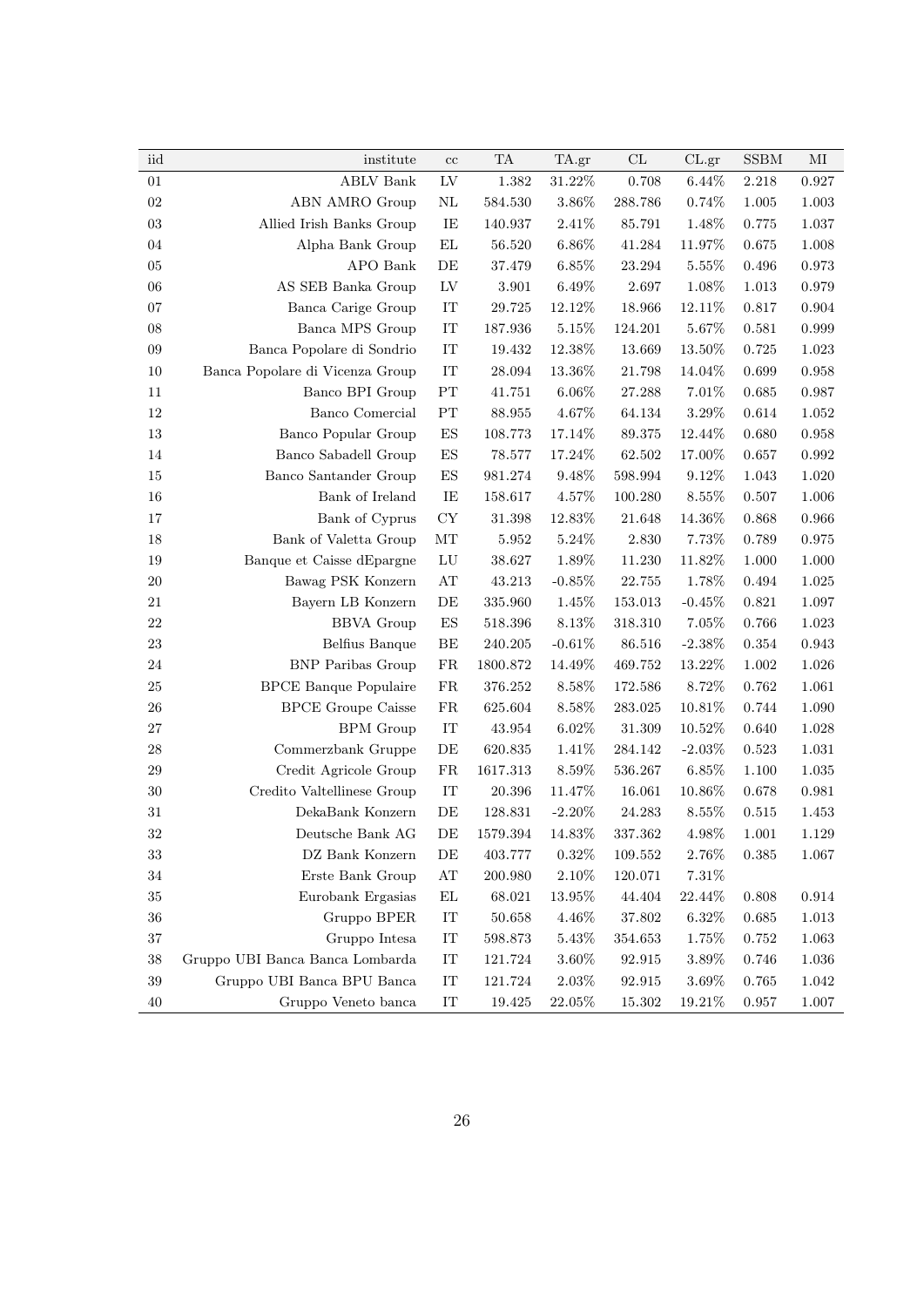| iid    | institute                     | $\rm cc$                 | TA      | TA.gr     | CL         | CL.gr     | <b>SSBM</b> | MI    |
|--------|-------------------------------|--------------------------|---------|-----------|------------|-----------|-------------|-------|
| 41     | <b>HASPA</b>                  | DE                       | 35.341  | 1.92%     | 22.538     | 5.99%     | 0.530       | 1.029 |
| 42     | <b>HELABA</b> Konzern         | $\rm DE$                 | 166.960 | $2.96\%$  | 82.196     | $2.30\%$  | 0.467       | 1.057 |
| $43\,$ | Hellenic Bank Group           | ${\rm CY}$               | 7.592   | $6.39\%$  | 4.143      | $3.84\%$  | 0.709       | 1.007 |
| 44     | <b>HSBC</b> France Group      | ${\rm FR}$               | 204.732 | 5.01\%    | 49.067     | 12.88%    | 0.435       | 0.919 |
| 45     | <b>HSBC</b> Malta Group       | $\rm{MT}$                | 5.006   | 4.84%     | 2.967      | 4.97%     | 1.003       | 1.000 |
| 46     | <b>HSH</b> Nordbank           | $\rm{DE}$                | 173.072 | $-3.90\%$ | 94.038     | 1.53%     | 0.416       | 1.025 |
| 47     | <b>ING BANK Group</b>         | $\rm NL$                 | 888.552 | 5.78%     | 533.935    | $8.61\%$  | 1.021       | 1.013 |
| 48     | KBC Group                     | $\rm BE$                 | 322.527 | $-0.12%$  | 135.342    | $6.97\%$  | 0.697       | 1.034 |
| 49     | La Banque Postale             | ${\rm FR}$               | 146.627 | 5.43\%    | 30.936     | 14.97%    | 1.052       | 0.983 |
| 50     | La Caixa Group                | $\mathop{\hbox{\rm ES}}$ | 254.662 | 14.65%    | 165.032    | 15.81%    | 0.749       | 1.016 |
| 51     | Landesbank BW Konzern         | $\rm DE$                 | 389.664 | 1.02%     | 120.698    | $-0.21%$  | 0.735       | 1.007 |
| $52\,$ | LB Berlin                     | $\rm DE$                 | 141.891 | $-1.06%$  | 48.201     | $-4.37%$  | 0.272       | 1.076 |
| 53     | National Bank of Greece Group | EL                       | 96.112  | 11.35%    | 61.914     | 12.22%    | 0.783       | 0.998 |
| 54     | <b>NLB</b> Group              | $\rm{SI}$                | 15.427  | 3.64%     | 10.108     | 8.16%     | 0.581       | 0.977 |
| 55     | Nord LB Konzern               | $\rm DE$                 | 214.322 | $-0.76%$  | 100.262    | $2.46\%$  | 0.519       | 1.002 |
| 56     | Nordea Bank Group             | ${\rm FI}$               | 431.564 | $12.15\%$ | 254.891    | 10.65%    | 0.638       | 1.110 |
| 57     | <b>NOVA KBM Group</b>         | SI                       | 5.210   | 7.69%     | 3.277      | 20.37%    | 1.102       | 1.029 |
| 58     | NRW Bank                      | DE                       | 150.048 | 4.99%     | $56.131\,$ | 6.54%     | 1.105       | 0.990 |
| 59     | Piraeus Bank Group            | $\mathop{\rm EL}$        | 47.889  | 18.23%    | 32.148     | 26.01%    | 0.605       | 0.949 |
| 60     | Pohjola Bank                  | ${\rm FI}$               | 26.764  | 11.63%    | 9.720      | 12.61%    | 1.001       | 1.000 |
| 61     | RABO BANK Group               | $\rm NL$                 | 588.987 | 7.30%     | 399.625    | 5.21\%    | 1.021       | 1.009 |
| 62     | RLB NOe WIEN                  | AT                       | 23.541  | 14.17%    | 7.698      | 10.71%    | 0.582       | 1.029 |
| 63     | <b>RLB OOE</b>                | $\mathbf{A} \mathbf{T}$  | 29.071  | $9.10\%$  | 15.537     | $8.36\%$  | 0.510       | 1.026 |
| 64     | RZB Konzern Group             | $\mathbf{A} \mathbf{T}$  | 136.950 | 14.21%    | 73.963     | 16.21%    | 0.418       | 1.010 |
| 65     | SEB AG                        | $\rm DE$                 | 50.395  | $-7.05%$  | 21.602     | $-3.03%$  | 0.809       | 1.000 |
| 66     | Slovenska Sporitelna          | SK                       | 10.039  | 4.61%     | 5.190      | 21.69%    | 1.033       | 1.002 |
| 67     | <b>SWEDBANK AS</b>            | $\rm EE$                 | 16.066  | 1.37%     | 11.886     | $1.25\%$  | 0.691       | 1.037 |
| 68     | Tatra Banka                   | $\rm SK$                 | 8.148   | 12.38%    | 4.707      | 17.23%    | 1.058       | 0.966 |
| 69     | Unicredit                     | $\rm IT$                 | 322.946 | 11.38%    | $28.881\,$ | $3.57\%$  | 1.004       | 1.033 |
| 70     | Volksbanken AG Konzern        | AT                       | 47.291  | $-3.43\%$ | 23.892     | $-2.29\%$ |             |       |

<span id="page-26-0"></span>Table A.3: List of banks. The columns of this table are iid (identifier for the bank), institute (name of the bank), cc (country code), TA (median of total assets), TA.gr (total growth rate of total assets from 2003 to 2012), CL (median customer loans), CL.gr (total growth rate of customer loans from 2003 to 2012), SSBM (median DEA efficiency), MI (median Malmquist index).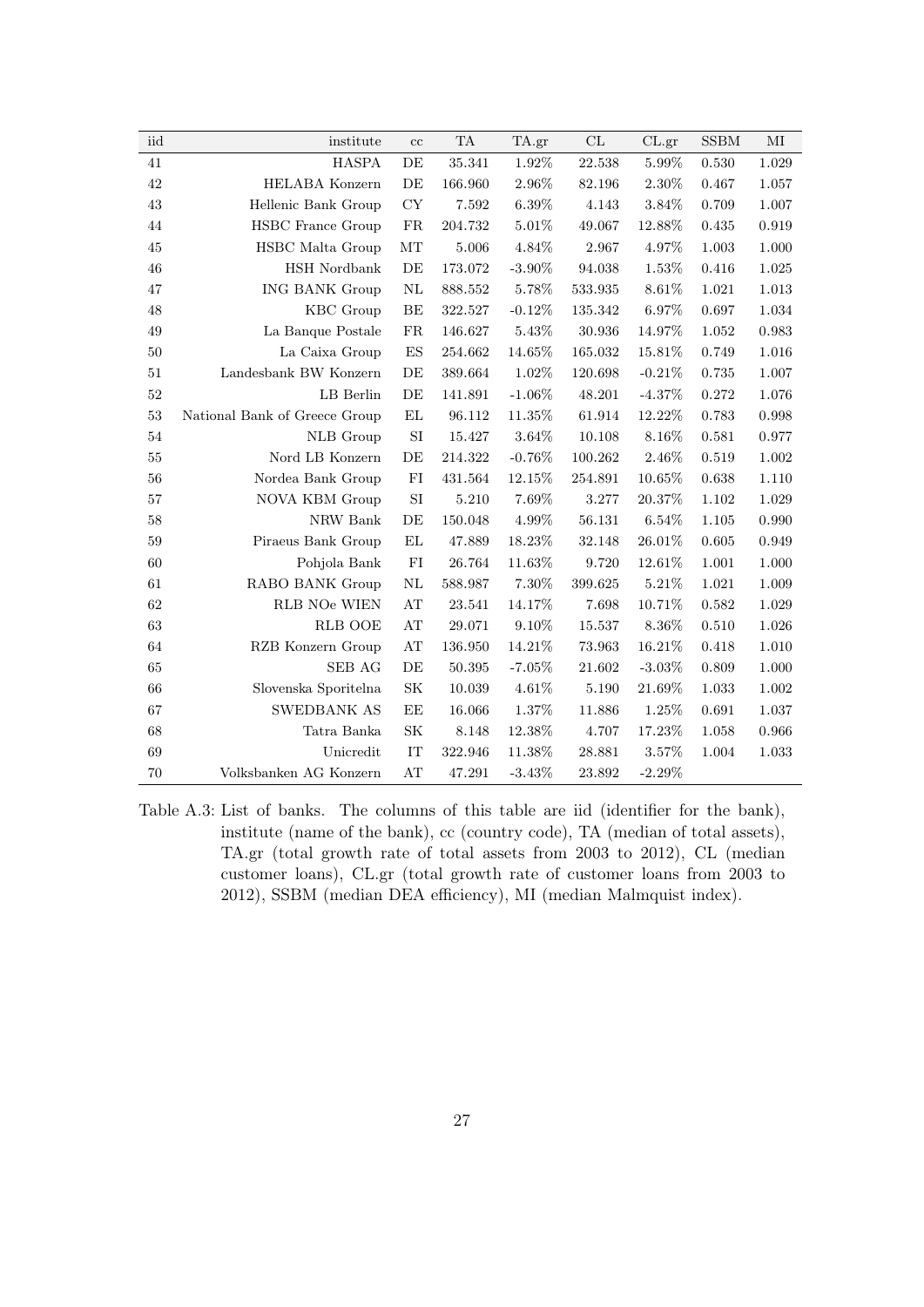| variable                          | median    | min      | max         | $q_{.125}$ | 9.875   | mean    | sd          | IQR     | $_{\rm sk}$ | $\#\text{miss}$ | $\#\text{out}$   |
|-----------------------------------|-----------|----------|-------------|------------|---------|---------|-------------|---------|-------------|-----------------|------------------|
| TA                                | 94.987    | 0.362    | 2250.665    | 11.045     | 569.234 | 238.628 | 373.885     | 233.712 | 0.45        | $\overline{2}$  | 41               |
| $\ensuremath{\mathrm{CL}}\xspace$ | 47.243    | 0.093    | 799.005     | 6.053      | 282.201 | 108.886 | 153.076     | 106.297 | 0.43        | $\sqrt{2}$      | 42               |
| $\mathrm{LP}$                     | 84.649    | 0.343    | 1242.841    | 9.834      | 454.028 | 176.453 | 236.212     | 190.677 | $0.39\,$    | $\overline{2}$  | $\,29$           |
| RA                                | 73.208    | 0.298    | 2151.354    | 7.779      | 533.582 | 219.732 | 347.424     | 215.384 | 0.56        | 44              | 41               |
| Eq                                | 4.134     | $-2.316$ | 94.422      | 0.664      | 24.054  | 10.733  | 16.052      | 10.583  | 0.53        | $\overline{2}$  | 47               |
| CaB                               | 1.079     | 0.014    | 193.189     | 0.154      | 8.286   | 5.215   | 15.635      | 3.171   | 0.53        | $\sqrt{2}$      | 56               |
| GovS                              | 4.719     | 0.017    | 272.205     | 0.550      | 41.748  | 17.662  | 32.636      | 17.560  | 0.60        | 44              | 41               |
| DebtS                             | 13.121    | 0.044    | 377.532     | 1.518      | 95.623  | 39.284  | 60.530      | 46.965  | 0.57        | $\sqrt{2}$      | $23\,$           |
| LtB                               | 14.403    | 0.005    | 495.532     | 1.161      | 102.058 | 39.162  | 60.030      | 48.040  | 0.55        | $\overline{2}$  | 13               |
| CoB                               | 7.418     | 0.059    | 259.894     | 0.919      | 69.926  | 28.283  | 43.796      | 34.765  | 0.70        | $\overline{2}$  | 28               |
| DeVAL                             | 0.335     | $-0.000$ | 34.618      | 0.047      | 2.556   | 1.230   | 2.763       | 1.179   | 0.61        | $\sqrt{2}$      | 42               |
| CL.TA                             | 0.571     | 0.068    | 0.856       | 0.328      | 0.730   | 0.541   | 0.167       | 0.250   | $-0.24$     | $\overline{2}$  | $\overline{0}$   |
| RA.TA                             | 0.913     | 0.565    | 0.996       | 0.808      | 0.968   | 0.894   | 0.076       | 0.102   | $-0.20$     | 44              | $\overline{0}$   |
| IP                                | 0.993     | 0.902    | 1.000       | 0.979      | 0.998   | 0.989   | 0.013       | 0.008   | $-0.18$     | $\sqrt{2}$      | 35               |
| SI                                | 0.066     | $-0.045$ | 0.239       | 0.030      | 0.101   | 0.067   | 0.033       | 0.044   | $-0.09$     | 44              | $\mathbf{1}$     |
| LtB.TA                            | 0.152     | 0.002    | 0.523       | 0.057      | 0.330   | 0.177   | 0.114       | 0.161   | $0.20\,$    | $\,2$           | $\boldsymbol{0}$ |
| Eq.TA                             | 0.056     | $-0.039$ | 0.204       | 0.027      | 0.087   | 0.058   | 0.028       | 0.037   | $-0.03$     | $\,2$           | $\mathbf{1}$     |
| CaB.TA                            | 0.014     | 0.000    | 0.221       | 0.004      | 0.047   | 0.023   | $\,0.025\,$ | 0.024   | $0.39\,$    | $\sqrt{2}$      | $\boldsymbol{9}$ |
| GovS.TA                           | 0.063     | 0.001    | 0.407       | 0.019      | 0.160   | 0.083   | 0.069       | 0.083   | 0.26        | 44              | $\sqrt{2}$       |
| DebtS.TA                          | 0.166     | 0.007    | 0.562       | 0.062      | 0.283   | 0.174   | 0.097       | 0.131   | 0.04        | $\sqrt{2}$      | $\overline{0}$   |
| CoB.TA                            | 0.094     | 0.005    | $\,0.644\,$ | 0.042      | 0.255   | 0.130   | $0.102\,$   | 0.121   | $0.36\,$    | $\overline{2}$  | $\overline{5}$   |
| DeVAL.TA                          | 0.005     | $-0.000$ | 0.077       | 0.001      | 0.015   | 0.008   | 0.010       | 0.006   | 0.22        | $\overline{2}$  | 31               |
| CIR                               | 0.599     | 0.185    | 24.390      | 0.448      | 0.750   | 0.651   | 0.955       | 0.171   | $-0.04$     | $\overline{5}$  | 8                |
| <b>SSBM</b>                       | 0.730     | 0.008    | 3.169       | 0.451      | 1.032   | 0.771   | 0.331       | 0.447   | 0.22        | 44              | $\overline{4}$   |
| FS                                | 1.010     | 0.411    | 2.055       | 0.893      | 1.170   | 1.033   | 0.163       | 0.128   | 0.14        | 113             | 12               |
| CU                                | 0.999     | 0.021    | $3.168\,$   | 0.777      | 1.226   | 1.020   | 0.316       | 0.183   | $-0.05$     | 113             | $30\,$           |
| MI                                | $1.007\,$ | 0.022    | 3.229       | 0.821      | 1.206   | 1.034   | 0.294       | 0.164   | 0.09        | 113             | 34               |

<span id="page-27-0"></span>Table A.4: Basic statistics for some of the considered banking variables. The reported statics are: median, min (minimal value), max (maximum value), q.125, q.<sup>875</sup> (12.5% and 87.5% quantiles), mean, sd ( standard deviation), IQR (inter quartile range  $q_{.75} - q_{.25}$ ), sk (a measure for the skewness defined as  $((q_{.75} (q_{.5}) - (q_{.5} - q_{.25}) / (q_{.75} - q_{.25})$ , #miss (number of missing values) and #out (number of outliers, where a value x is considered to be an outlier if  $x >$  $q_{.75} + 3(q_{.75} - q_{.25})$  or  $x < q_{.25} - 3(q_{.75} - q_{.25})$  holds).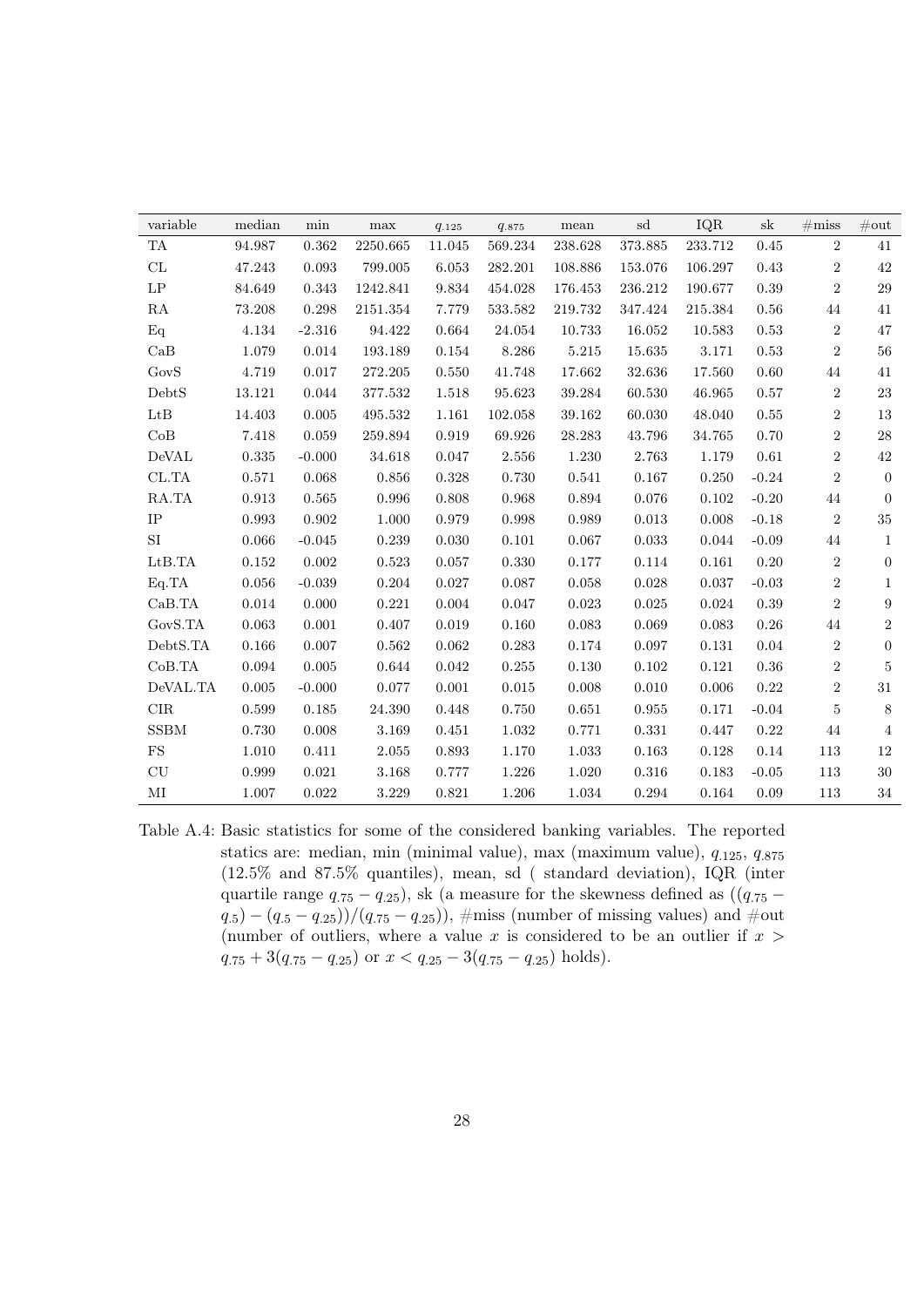| variable                            | period        | $\operatorname{median}$ | max             |        | $\min$           |        | $%$ $(d)$ | $\%$ (s) | $q_{.125}$ | 9.875      | IQR      | $\rm{sk}$  | $\#\text{out}$   |
|-------------------------------------|---------------|-------------------------|-----------------|--------|------------------|--------|-----------|----------|------------|------------|----------|------------|------------------|
| ${\rm TA}$                          | 2003-2007     | 15.0                    | 44.6            | $01\,$ | $-3.1$           | $20\,$ | $36.2\,$  | $2.9\,$  | $6.2\,$    | 26.8       | 12.7     | 0.07       | $\overline{0}$   |
|                                     | 2008-2012     | $0.8\,$                 | $29.9\,$        | $25\,$ | $-22.8$          | 67     | $4.3\,$   | $45.7\,$ | $-6.9$     | $\,9.5$    | $8.9\,$  | $-0.08$    | $\boldsymbol{0}$ |
|                                     | $2003 - 2012$ | 7.7                     | $26.6\,$        | 01     | $-3.8$           | $02\,$ | 49.3      | $7.2\,$  | $2.0\,$    | $13.8\,$   | $8.6\,$  | 0.13       | $\boldsymbol{0}$ |
| $\ensuremath{\mathrm{CL}}$          | 2003-2007     | 15.7                    | 80.5            | 01     | $-11.8$          | $52\,$ | $42.0\,$  | $4.3\,$  | 7.0        | 32.0       | $13.1\,$ | $-0.07$    | $1\,$            |
|                                     | 2008-2012     | $\rm 0.9$               | 63.5            | 69     | $-26.2$          | 67     | $2.9\,$   | $42.9\,$ | $-7.1$     | $\ \, 8.4$ | 7.6      | $0.06\,$   | $\sqrt{3}$       |
|                                     | $2003 - 2012$ | $\!\!\!\!\!8.9$         | $39.4\,$        | 69     | $-6.0$           | $52\,$ | 56.5      | $7.2\,$  | 1.9        | 17.2       | 7.9      | $-0.13$    | $\,1$            |
| CL.TA                               | 2003-2007     | $1.0\,$                 | $24.8\,$        | 01     | $-11.0$          | 69     | $1.4\,$   | $36.2\,$ | $-4.8$     | $6.3\,$    | 4.5      | 0.12       | $\,2$            |
|                                     | $2008 - 2012$ | $-0.8$                  | 55.8            | 69     | $\textbf{-22.1}$ | 01     | 1.4       | $57.1\,$ | $-4.1$     | $4.5\,$    | $5.2\,$  | $\rm 0.31$ | $\,2$            |
|                                     | $2003 - 2012$ | $0.7\,$                 | 20.0            | 69     | $-12.6$          | 32     | $4.3\,$   | 40.6     | $-1.8$     | $3.8\,$    | 3.3      | $0.12\,$   | $\,2$            |
| $\operatorname{LP.TA}$              | 2003-2007     | $-0.2$                  | $2.3\,$         | 50     | $-8.4$           | 24     | $0.0\,$   | 66.7     | $-3.0$     | 1.1        | 1.6      | $-0.06$    | $\sqrt{2}$       |
|                                     | 2008-2012     | $-0.5$                  | $7.9\,$         | $02\,$ | $\text{-}5.5$    | $32\,$ | 0.0       | $62.9\,$ | $-2.0$     | $1.6\,$    | $2.3\,$  | 0.22       | $\,1$            |
|                                     | $2003 - 2012$ | $-0.4$                  | 0.9             | $27\,$ | $-10.8$          | 32     | 0.0       | 69.6     | $-1.7$     | $0.4\,$    | 1.4      | $-0.14$    | $\,1$            |
| RA.TA                               | 2003-2007     | $0.6\,$                 | $\!\!\!\!\!8.3$ | 57     | $-1.3$           | 22     | 0.0       | $25.4\,$ | $-0.4$     | $\!3.2\!$  | $1.9\,$  | 0.42       | $\,1$            |
|                                     | 2008-2012     | $-1.4$                  | $6.6\,$         | 49     | $-8.2$           | 01     | 0.0       | 81.2     | $-3.2$     | $0.1\,$    | $2.2\,$  | $-0.06$    | $\,1$            |
|                                     | $2003 - 2012$ | $-0.3$                  | $3.0\,$         | 29     | $-2.5$           | 01     | $0.0\,$   | $65.6\,$ | $-1.4$     | 1.4        | 1.3      | 0.13       | $\boldsymbol{0}$ |
| CoB.TA                              | $2003 - 2007$ | $-2.9$                  | $39.3\,$        | 59     | $-33.0$          | 24     | 7.2       | $58.0\,$ | $-15.9$    | $13.7\,$   | $16.9\,$ | $\rm 0.21$ | $\boldsymbol{0}$ |
|                                     | $2008 - 2012$ | $-5.4$                  | $39.6\,$        | 06     | $-48.9$          | 68     | 4.3       | $64.3\,$ | $-14.7$    | $8.0\,$    | $15.6\,$ | $0.18\,$   | $\boldsymbol{0}$ |
|                                     | $2003 - 2012$ | $-5.9$                  | $15.5\,$        | 43     | $-22.4$          | $24\,$ | 4.3       | $76.8\,$ | $-13.3$    | $3.2\,$    | $8.0\,$  | $0.14\,$   | $\boldsymbol{0}$ |
| LtB.TA                              | 2003-2007     | $-4.1$                  | $71.7\,$        | 01     | $-37.0$          | $35\,$ | $2.9\,$   | $62.3\,$ | $-13.8$    | $\rm 9.2$  | $12.1\,$ | $0.16\,$   | $\,2\,$          |
|                                     | $2008 - 2012$ | $-0.5$                  | $92.9\,$        | $35\,$ | $\mbox{-}66.5$   | 01     | 17.1      | $51.4\,$ | $-18.5$    | 25.0       | $24.3\,$ | $\rm 0.21$ | $\,1$            |
|                                     | $2003 - 2012$ | $-1.8$                  | $30.6\,$        | 57     | $\textbf{-25.1}$ | 43     | 14.5      | $56.5\,$ | $-11.8$    | $8.4\,$    | $10.1\,$ | 0.04       | $\boldsymbol{0}$ |
| ${\rm GovS.TA}$                     | 2003-2007     | $-10.2$                 | $63.0\,$        | 50     | $-50.3$          | 10     | $4.8\,$   | $77.8\,$ | $-27.9$    | $5.1\,$    | 15.4     | 0.12       | $\mathbf{1}$     |
|                                     | 2008-2012     | $20.0\,$                | 159.4           | 10     | $-53.3$          | 44     | $51.6\,$  | $25.0\,$ | $-8.6$     | 59.1       | $37.5\,$ | $-0.05$    | $\,1\,$          |
|                                     | $2003 - 2012$ | $2.1\,$                 | 41.9            | 50     | $-30.6$          | 44     | 31.2      | $45.3\,$ | $-9.2$     | 17.5       | 17.7     | 0.12       | $\boldsymbol{0}$ |
| Eq.TA                               | $2003 - 2007$ | $\rm 0.2$               | $29.0\,$        | 58     | $-17.3$          | 47     | $4.3\,$   | $47.8\,$ | $-8.8$     | $12.0\,$   | 9.0      | $-0.09$    | $\boldsymbol{0}$ |
|                                     | 2008-2012     | $3.8\,$                 | 40.7            | 46     | $-34.0$          | 17     | $7.5\,$   | $31.3\,$ | $-7.1$     | 16.9       | 11.8     | $0.16\,$   | $\boldsymbol{0}$ |
|                                     | $2003 - 2012$ | $1.4\,$                 | $15.0\,$        | 34     | $-17.3$          | 04     | $7.6\,$   | $39.4\,$ | $-3.9$     | $5.9\,$    | $5.7\,$  | $-0.34$    | $\boldsymbol{0}$ |
| $\rm SI$                            | $2003 - 2007$ | $-0.3$                  | $28.5\,$        | $58\,$ | $-18.6$          | 47     | 3.2       | $54.0\,$ | $-10.2$    | $11.1\,$   | $10.1\,$ | $-0.27$    | $\boldsymbol{0}$ |
|                                     | $2008 - 2012$ | $4.7\,$                 | $43.2\,$        | 46     | $-34.1$          | 17     | $11.5\,$  | $27.9\,$ | $-5.3$     | $18.3\,$   | $12.1\,$ | $0.11\,$   | $\boldsymbol{0}$ |
|                                     | $2003 - 2012$ | $1.1\,$                 | $10.4\,$        | $58\,$ | $\textbf{-17.5}$ | 17     | 8.2       | $39.3\,$ | $-3.9$     | $6.1\,$    | $5.6\,$  | $-0.22$    | $\boldsymbol{0}$ |
| $\operatorname{DeVAL}. \mathbf{TA}$ | $2003 - 2007$ | $-9.0$                  | $56.2\,$        | $20\,$ | $-64.2$          | $58\,$ | $2.9\,$   | $79.4\,$ | $-24.1$    | $7.2\,$    | 14.8     | $-0.21$    | $\,2$            |
|                                     | $2008 - 2012$ | $14.5\,$                | $154.5\,$       | 69     | $-100.0$         | 41     | $37.1\,$  | $20.0\,$ | $-5.5$     | 46.6       | $21.9\,$ | $-0.06$    | $\sqrt{3}$       |
|                                     | $2003 - 2012$ | $7.1\,$                 | $77.5\,$        | 69     | $-100.0$         | 41     | 47.1      | $20.6\,$ | $-2.2$     | 18.8       | $12.3\,$ | $0.10\,$   | $\,2$            |
| $\rm IP$                            | $2003 - 2007$ | $0.1\,$                 | $2.0\,$         | $54\,$ | $-0.8$           | $20\,$ | $0.0\,$   | $23.2\,$ | $-0.0$     | $0.1\,$    | 0.1      | $-0.13$    | $\,6\,$          |
|                                     | 2008-2012     | $-0.1$                  | $\rm 0.2$       | $01\,$ | $-2.0$           | 17     | $0.0\,$   | $77.1\,$ | $-0.6$     | $0.0\,$    | $0.4\,$  | $-0.35$    | $\,1$            |
|                                     | 2003-2012     | $-0.0$                  | 0.3             | 54     | $-0.8$           | 17     | 0.0       | $82.6\,$ | $-0.3$     | $0.0\,$    | 0.2      | $-0.53$    | $\mathbf{1}$     |

<span id="page-28-0"></span>Table A.5: Statistics for the annualized growth rates for some of the banking variables. We consider the periods 2003-2007, 2008-2012 and 2003-2012. The statistics are: median, max (maximum value and the identifier of the corresponding bank), min (minimum value and the identifier of the corresponding bank),  $\%$ (d) (the percentage of banks which doubled the respective variable in the considered period),  $\%$ (s) (the percentage of banks which decreased the respective variable in the period considered),  $q_{.125}$ ,  $q_{.875}$  (12.5% and 87.5% quantiles), IQR (inter quartile range  $q_{.75}-q_{.25}$ ) and sk (a measure for the skewness defined as  $((q_{.75} - q_{.5}) - (q_{.5} - q_{.25}))/(q_{.75} - q_{.25})$ .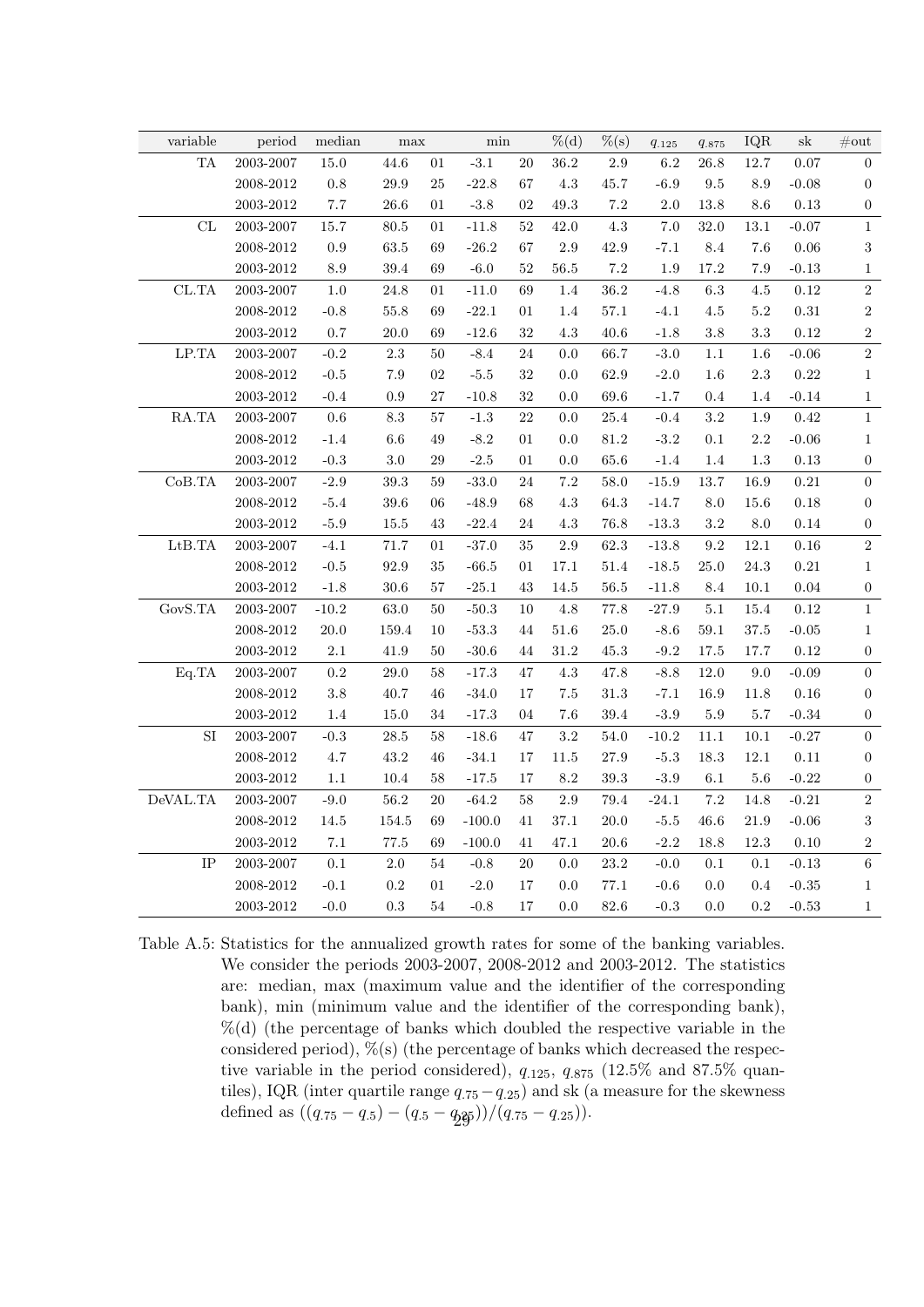## <span id="page-29-0"></span>**References**

- <span id="page-29-9"></span>ECB Note Comprehensive Assessment October 2013, 2013. URL [https://www.ecb.](https://www.ecb.europa.eu/pub/pdf/other/notecomprehensiveassessment201310en.pdf) [europa.eu/pub/pdf/other/notecomprehensiveassessment201310en.pdf](https://www.ecb.europa.eu/pub/pdf/other/notecomprehensiveassessment201310en.pdf).
- <span id="page-29-5"></span>Rajiv D. Banker, William W. Cooper, Lawrence M. Seiford, Robert M. Thrall, and Joe Zhu. Returns to scale in different dea models. European Journal of Operational Research, 154(2):345–362, 2004.
- <span id="page-29-7"></span>Edward Bernroider and Volker Stix. A method using weight restrictions in data envelopment analysis for ranking and validity issues in decision making. Computers  $\mathcal{C}$ Operations Research, 34(9):2637–2647, 2007.
- <span id="page-29-12"></span>Trevor Stanley Breusch and Adrian Rodney Pagan. The Lagrange Multiplier Test and Its Applications to Model Specification in Econometrics. The Review of Economic Studies, pages 239–253, 1980.
- <span id="page-29-4"></span>Ana S. Camanho and R.G. Dyson. Cost efficiency, production and value-added models in the analysis of bank branch performance. Journal of the Operational Research Society, 56(5):483–494, 2005.
- <span id="page-29-8"></span>Douglas W. Caves, Laurits R. Christensen, and W. Erwin Diewert. The economic theory of index numbers and the measurement of input, output, and productivity. Econometrica, 50(6):pp. 1393–1414, 1982. ISSN 00129682. URL [http://www.jstor.org/](http://www.jstor.org/stable/1913388) [stable/1913388](http://www.jstor.org/stable/1913388).
- <span id="page-29-1"></span>Abraham Charnes, William W. Cooper, and Edwardo Rhodes. Measuring the efficiency of decision making units. European journal of operational research, 2(6):429–444, 1978.
- <span id="page-29-2"></span>Wade D. Cook and Larry M. Seiford. Data envelopment analysis (DEA) - thirty years on. European Journal of Operational Research, 192(1):1 – 17, 2009. ISSN 0377-2217. doi: http://dx.doi.org/10.1016/j.ejor.2008.01.032. URL [http://www.sciencedirect.](http://www.sciencedirect.com/science/article/pii/S0377221708001586) [com/science/article/pii/S0377221708001586](http://www.sciencedirect.com/science/article/pii/S0377221708001586).
- <span id="page-29-6"></span>William W. Cooper, Kyung Sam Park, and Gang Yu. Idea and ar-idea: Models for dealing with imprecise data in dea. Management Science, 45(4):597–607, 1999.
- <span id="page-29-3"></span>William W. Cooper, Lawrence M. Seiford, and Kaoru Tone. Data envelopment analysis: A comprehensive text with models, applications, references and DEA-Solver Software. Number ISBN 387452818. Springer, 2nd edition, 2007.
- <span id="page-29-11"></span>Yves Croissant and Giovanni Millo. Panel data econometrics in R: The plm package. Journal of Statistical Software, 27(2), 2008. URL [http://www.jstatsoft.org/v27/](http://www.jstatsoft.org/v27/i02/) [i02/](http://www.jstatsoft.org/v27/i02/).
- <span id="page-29-10"></span>John C. Driscoll and Aart C. Kraay. Consistent covariance matrix estimation with spatially dependent panel data. Review of Economics and Statistics, 80:549–560, 1998.